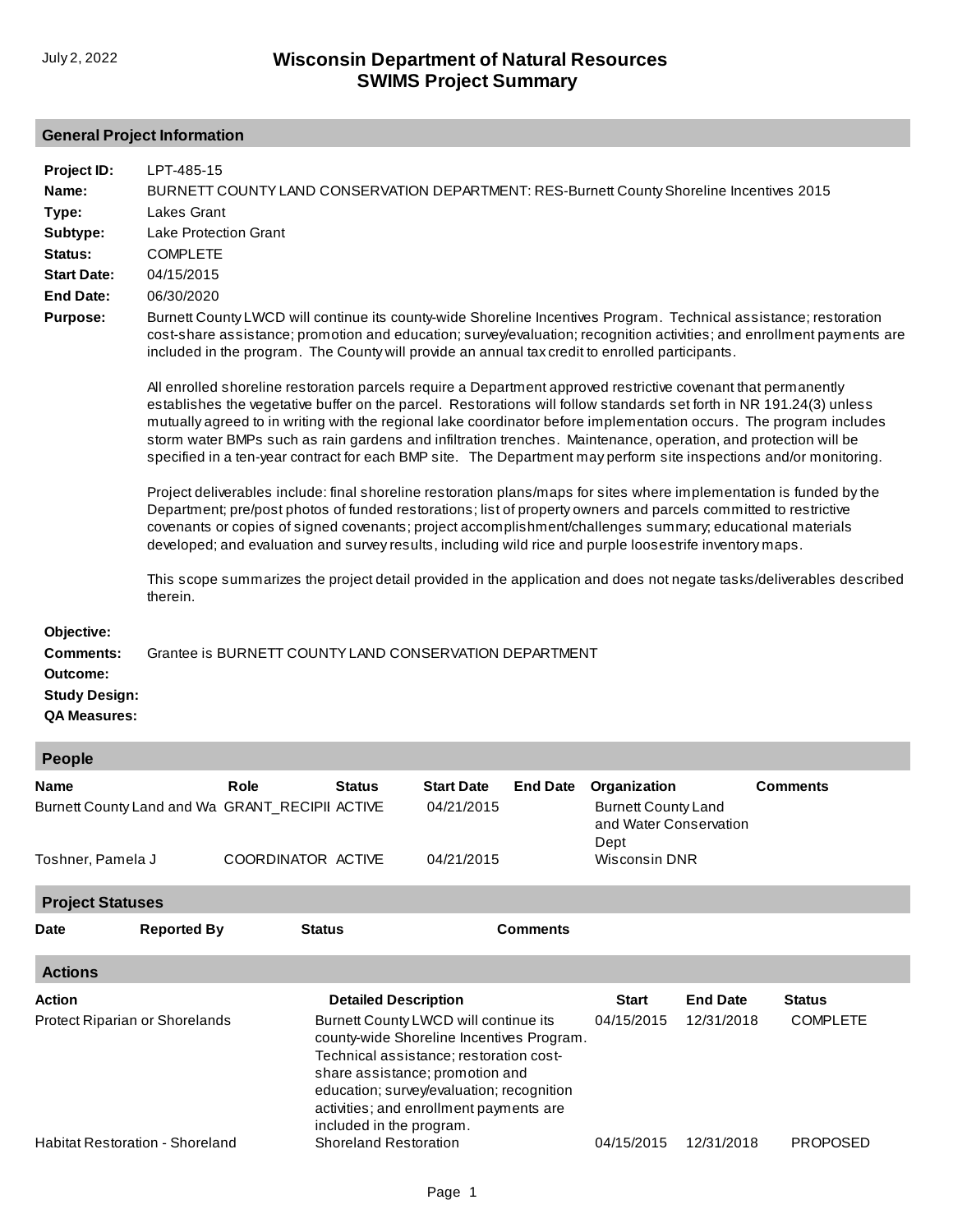| <b>Action</b>        | <b>Detailed Description</b>                                                                                                                                                                                                                                                                                                                                                                                                                                                                                                                                     | <b>Start</b> | <b>End Date</b> | <b>Status</b>   |
|----------------------|-----------------------------------------------------------------------------------------------------------------------------------------------------------------------------------------------------------------------------------------------------------------------------------------------------------------------------------------------------------------------------------------------------------------------------------------------------------------------------------------------------------------------------------------------------------------|--------------|-----------------|-----------------|
| <b>Grant Awarded</b> | Burnett County LWCD will continue its<br>county-wide Shoreline Incentives Program.<br>Technical assistance; restoration cost-<br>share assistance; promotion and<br>education; survey/evaluation; recognition<br>activities; and enrollment payments are<br>included in the program. The County will<br>provide an annual tax credit to enrolled<br>participants.                                                                                                                                                                                               | 04/15/2015   | 12/31/2018      | <b>COMPLETE</b> |
|                      | All enrolled shoreline restoration parcels<br>require a Department approved restrictive<br>covenant that permanently establishes the<br>vegetative buffer on the parcel.<br>Restorations will follow standards set forth<br>in NR 191.24(3) unless mutually agreed to<br>in writing with the regional lake coordinator<br>before implementation occurs. The<br>program includes storm water BMPs such<br>as rain gardens and infiltration trenches.<br>Maintenance, operation, and protection will<br>be specified in a ten-year contract for each<br>BMP site. |              |                 |                 |

### **Monitoring Stations**

| <b>Station ID</b>       | <b>Name</b>    |                          | <b>Comments</b>          |  |  |  |  |  |
|-------------------------|----------------|--------------------------|--------------------------|--|--|--|--|--|
| <b>Assessment Units</b> |                |                          |                          |  |  |  |  |  |
| <b>WBIC</b>             | <b>Segment</b> | <b>Local Name</b>        | <b>Official Name</b>     |  |  |  |  |  |
| 605100                  |                | Local Water              | Unnamed                  |  |  |  |  |  |
| 662400                  | 1              | Un Spring                | Un Spring                |  |  |  |  |  |
| 1880600                 |                | <b>Shallow Lake</b>      | <b>Shallow Lake</b>      |  |  |  |  |  |
| 1970400                 |                | Un Lake                  | Unnamed                  |  |  |  |  |  |
| 1970500                 |                | Un Lake                  | Unnamed                  |  |  |  |  |  |
| 2449700                 | 1              | <b>Baker Lake</b>        | <b>Baker Lake</b>        |  |  |  |  |  |
| 2449900                 |                | Baker Lake T39n R14w S18 | <b>Baker Lake</b>        |  |  |  |  |  |
| 2450000                 | 1              | Baker Lake T39n R15w S02 | <b>Baker Lake</b>        |  |  |  |  |  |
| 2450100                 | 1              | Banach Lake (Kiezer)     | <b>Benach Lake</b>       |  |  |  |  |  |
| 2450400                 | 1              | <b>Bartash Lake</b>      | <b>Bartash Lake</b>      |  |  |  |  |  |
| 2450900                 | 1              | Bass Lake T38n R15w S09  | <b>Bass Lake</b>         |  |  |  |  |  |
| 2451000                 | 1              | Bass Lake T38n R15w S25  | <b>Bass Lake</b>         |  |  |  |  |  |
| 2451100                 | 1              | Bass Lake T39n R14w S24  | <b>Bass Lake</b>         |  |  |  |  |  |
| 2451200                 |                | Bass Lake T39n R16w S23  | <b>Bass Lake</b>         |  |  |  |  |  |
| 2451400                 | 1              | Bass Lake T40n R15w S23  | <b>Bass Lake</b>         |  |  |  |  |  |
| 2451500                 | 1              | Bass Lake T41n R14w S03  | <b>Bass Lake</b>         |  |  |  |  |  |
| 2451600                 | 1              | Bass Lake T41n R16w S13  | <b>Bass Lake</b>         |  |  |  |  |  |
| 2452900                 | 1              | <b>Behr Lake</b>         | <b>Behr Lake</b>         |  |  |  |  |  |
| 2453100                 | 1              | Berg Lake                | Berg Lake                |  |  |  |  |  |
| 2453400                 | 1              | <b>Big Doctor Lake</b>   | <b>Big Doctor Lake</b>   |  |  |  |  |  |
| 2453500                 | 1              | <b>Birch Island Lake</b> | <b>Birch Island Lake</b> |  |  |  |  |  |
| 2453900                 | 1              | <b>Black Lake</b>        | <b>Black Lake</b>        |  |  |  |  |  |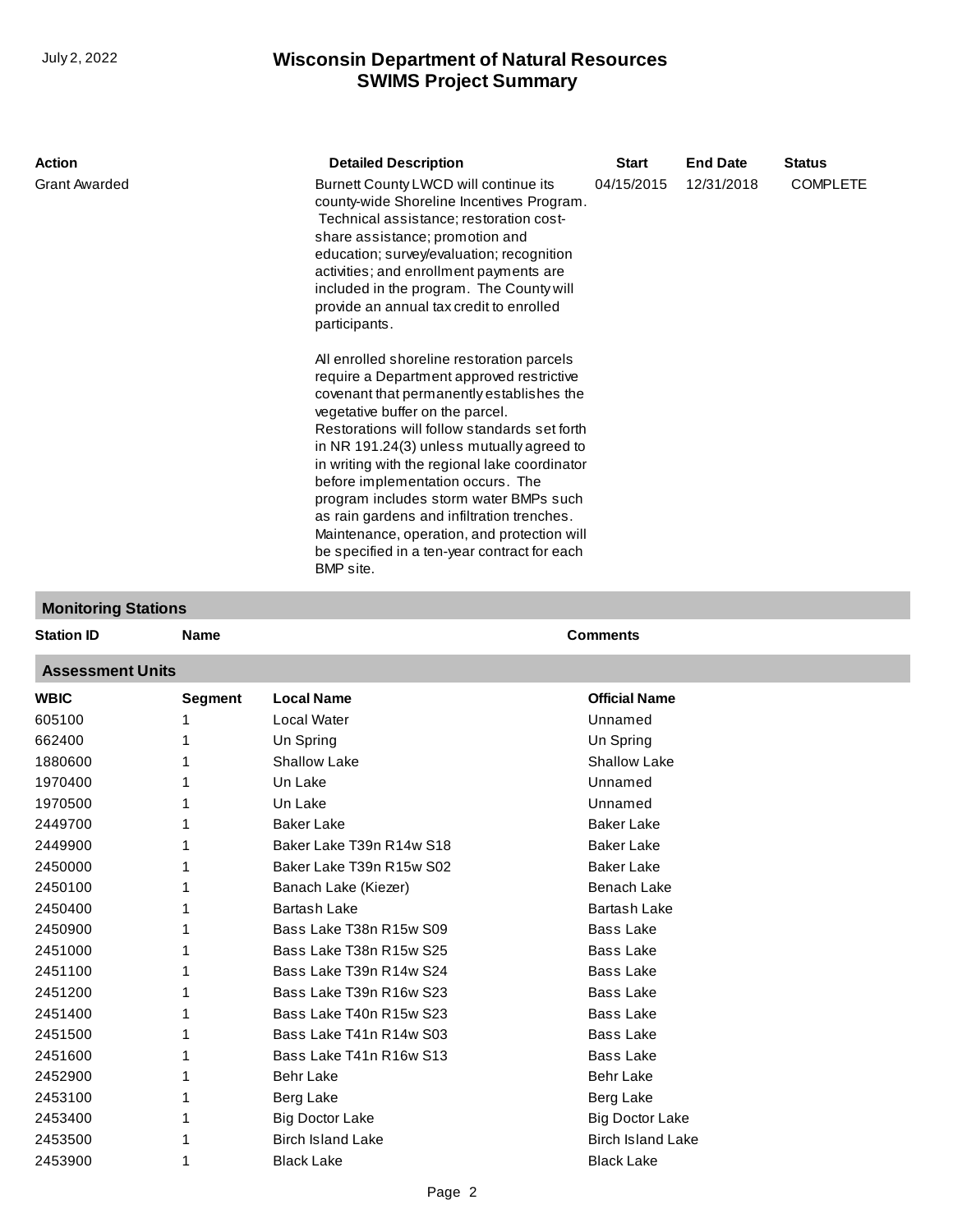| WBIC    | <b>Segment</b> | <b>Local Name</b>            | <b>Official Name</b> |
|---------|----------------|------------------------------|----------------------|
| 2454200 | 1              | <b>Bluff Lake</b>            | <b>Bluff Lake</b>    |
| 2454300 | 1              | Bogey Lake                   | Bogey Lake           |
| 2454500 | 1              | <b>Boner Lake</b>            | <b>Boner Lake</b>    |
| 2454700 | 1              | <b>Bradley Lake</b>          | <b>Bradley Lake</b>  |
| 2455000 | 1              | <b>Bricher Lake</b>          | <b>Bricher Lake</b>  |
| 2455500 | 1              | Buck Lake T39n R15w S26      | <b>Buck Lake</b>     |
| 2457000 | 1              | Chase Lake                   | Chase Lake           |
| 2457600 | 1              | Clear Lake                   | Clear Lake           |
| 2458000 | 1              | Clubhouse Lake               | Clubhouse Lake       |
| 2458300 | 1              | <b>Conners Lake</b>          | <b>Conners Lake</b>  |
| 2458500 | 1              | Corwick Lake                 | Coruick Lake         |
| 2458600 | 1              | Cranberry Lake T38n R15w S05 | Cranberry Lake       |
| 2458700 | 1              | Cranberry Lake T40n R14w S04 | Cranberry Lake       |
| 2458800 | 1              | <b>Crescent Lake</b>         | Crescent Lake        |
| 2459100 | 1              | Crooked Lake T38n R16w S08   | Crooked Lake         |
| 2459200 | 1              | Crooked Lake T40n R15w S07   | Crooked Lake         |
| 2459600 | 1              | Crystal Lake                 | Crystal Lake         |
| 2460300 | 1              | Deep Lake                    | Deep Lake            |
| 2460700 | 1              | Deer Lake                    | Deer Lake            |
| 2461100 | 1              | Devils Lake                  | Devils Lake          |
| 2461500 | 1              | Doctor Lake                  | Doctor Lake          |
| 2461700 | 1              | Dubois Lake                  | Dubois Lake          |
| 2462000 | 1              | <b>Durand Lake</b>           | Durand Lake          |
| 2462600 | 1              | Eagle Lake T40n R14w S26     | Eagle Lake           |
| 2462900 | 1              | Echo Lake                    | Echo Lake            |
| 2463100 | 1              | <b>Elbow Lake</b>            | <b>Elbow Lake</b>    |
| 2464000 | 1              | Fawn Lake                    | Fawn Lake            |
| 2464100 | 1              | Fenton Lake                  | Fenton Lake          |
| 2464200 | 1              | Fern Lake                    | Fern Lake            |
| 2464300 | 1              | Ferry Lake                   | Ferry Lake           |
| 2464400 | 1              | Fish Lake T38n R16w S06      | Fish Lake            |
| 2464500 | 1              | Fish Lake T40n R14w S04      | Fish Lake            |
| 2464800 | 1              | Floyd Lake                   | Floyd Lake           |
| 2465200 | 1              | Fremstadt Lake               | Fremstadt Lake       |
| 2465300 | 1              | Frog Lake (Prinel)           | Frog Lake            |
| 2466300 | 1              | Godfrey Lake                 | Godfrey Lake         |
| 2466500 | 1              | Goose Lake                   | Goose Lake           |
| 2467200 | 1              | Green Lake                   | Green Lake           |
| 2467300 | 1              | Greenwood Lake               | Greenwood Lake       |
| 2467700 | 1              | Ham Lake                     | Ham Lake             |
| 2468700 | 1              | Hayden Lake                  | Hayden Lake          |
| 2469900 | 1              | Horseshoe Lake               | Horseshoe Lake       |
| 2470700 | 1              | <b>Island Lake</b>           | <b>Island Lake</b>   |
| 2471600 | 1              | Johnson Lake                 | Johnson Lake         |
| 2471700 | 1              | Johnson Lake T41n R15w S24   | Johnson Lake         |
| 2471800 | 1              | Kapes Lake (Miller)          | Kapes Lake           |
| 2473700 | 1              | Thirty-Two Lake              | Lake Thirty Two      |
| 2474100 | 1              | Lang Lake                    | Lang Lake            |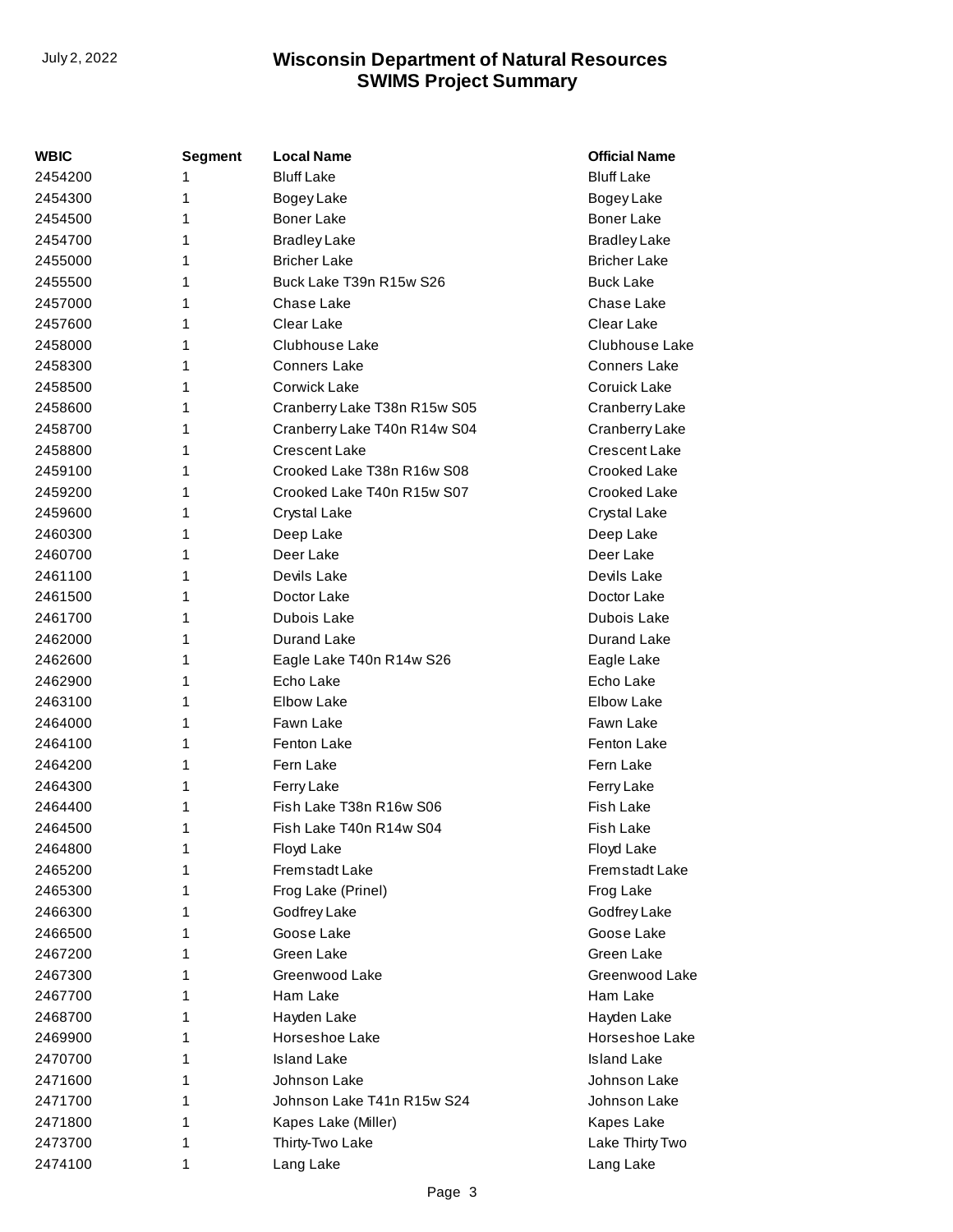| WBIC    | Segment | <b>Local Name</b>              | <b>Official Name</b>        |
|---------|---------|--------------------------------|-----------------------------|
| 2474300 | 1       | Larson Lake                    | Larson Lake                 |
| 2474600 | 1       | Leaf Lake                      | Leaf Lake                   |
| 2475300 | 1       | Lily Lake T41n R14w S34        | Lily Lake                   |
| 2475400 | 1       | Lind Lake                      | Lind Lake                   |
| 2475600 | 1       | Little Bass Lake T38n R15w S24 | Little Bass Lake            |
| 2475800 | 1       | Little Bass Lake T40n R16w S22 | Little Bass Lake            |
| 2476000 | 1       | Little Bear Lake               | Little Bear Lake            |
| 2476200 | 1       | Little Deer Lake               | Little Deer Lake            |
| 2476300 | 1       | Little Dunham Lake             | Little Dunham Lake          |
| 2476900 | 1       | Little Mallard Lake            | Little Mallard Lake         |
| 2477000 | 1       | Little Mcgraw Lake             | Little McGraw Lake          |
| 2477600 | 1       | Little Round Lake              | Little Round Lake           |
| 2478300 | 1       | Long Lake T41n R16w S33        | Long Lake                   |
| 2479400 | 1       | Lost Lake T39n R15w S27        | Lost Lake                   |
| 2479500 | 1       | Lost Lake                      | Lost Lake                   |
| 2479700 | 1       | Lost Lake T41n R14w S16        | Lost Lake                   |
| 2480000 | 1       | Twin Lake, Lower               | <b>Lower Twin Lake</b>      |
| 2480100 | 1       | Lucerne Lake                   | Lucerne Lake                |
| 2480800 | 1       | Mallard Lake                   | Mallard Lake                |
| 2481400 | 1       | Mcelroy Lake                   | McElroy Lake                |
| 2481900 | 1       | Meeker Run Lake                | Meeker Run Lake             |
| 2482700 | 1       | Mingo Lake                     | Mingo Lake                  |
| 2482800 | 1       | Miniature Lake                 | Miniature Lake              |
| 2482900 | 1       | Minnow Lake                    | Minnow Lake                 |
| 2483200 | 1       | Mollete Lake                   | Mollete Lake                |
| 2483300 | 1       | Money Lake                     | Money Lake                  |
| 2484400 | 1       | Mud Lake T40n R16w S26         | Mud Lake                    |
| 2485100 | 1       | Muskrat Lake                   | Muskrat Lake                |
| 2485200 | 1       | Myre Lake                      | Myre Lake                   |
| 2485300 | 1       | Myrick                         | Myrick Lake                 |
| 2485400 | 1       | Mystery Lake                   | Mystery Lake                |
| 2485800 | 1       | Twin Lake, North               | Twin Lakes, North Twin Lake |
| 2486100 | 1       | Nicaboyne Lake (Nicahoyne)     | Nicaboyne Lake              |
| 2486300 | 1       | No Mans Lake                   | No Mans Lake                |
| 2486600 | 1       | Oak Lake                       | Oak Lake                    |
| 2487400 | 1       | Our Lake                       | Our Lake                    |
| 2488500 | 1       | Perch Lake                     | Perch Lake                  |
| 2488800 | 1       | <b>Phernetton Lake</b>         | <b>Phernetton Lake</b>      |
| 2489500 | 1       | Pike Lake                      | Pike Lake                   |
| 2490100 | 1       | Pine Lake T37n R18w S22        | Pine Lake                   |
| 2490200 | 1       | Pine Lake T40n R15w S25        | Pine Lake                   |
| 2490600 | 1       | Places Lake                    | Places Lake                 |
| 2490900 | 1       | Point Lake                     | Point Lake                  |
| 2491100 | 1       | Poquettes Lake (Little Long)   | Poquettes Lake              |
| 2491200 | 1       | Pratt Lake                     | Pratt Lake                  |
| 2491500 | 1       | Prinel Lake (Frog)             | <b>Prinel Lake</b>          |
| 2491600 | 1       | Put Lake                       | Put Lake                    |
| 2491700 | 1       | Rahn Lake                      | Rahn Lake                   |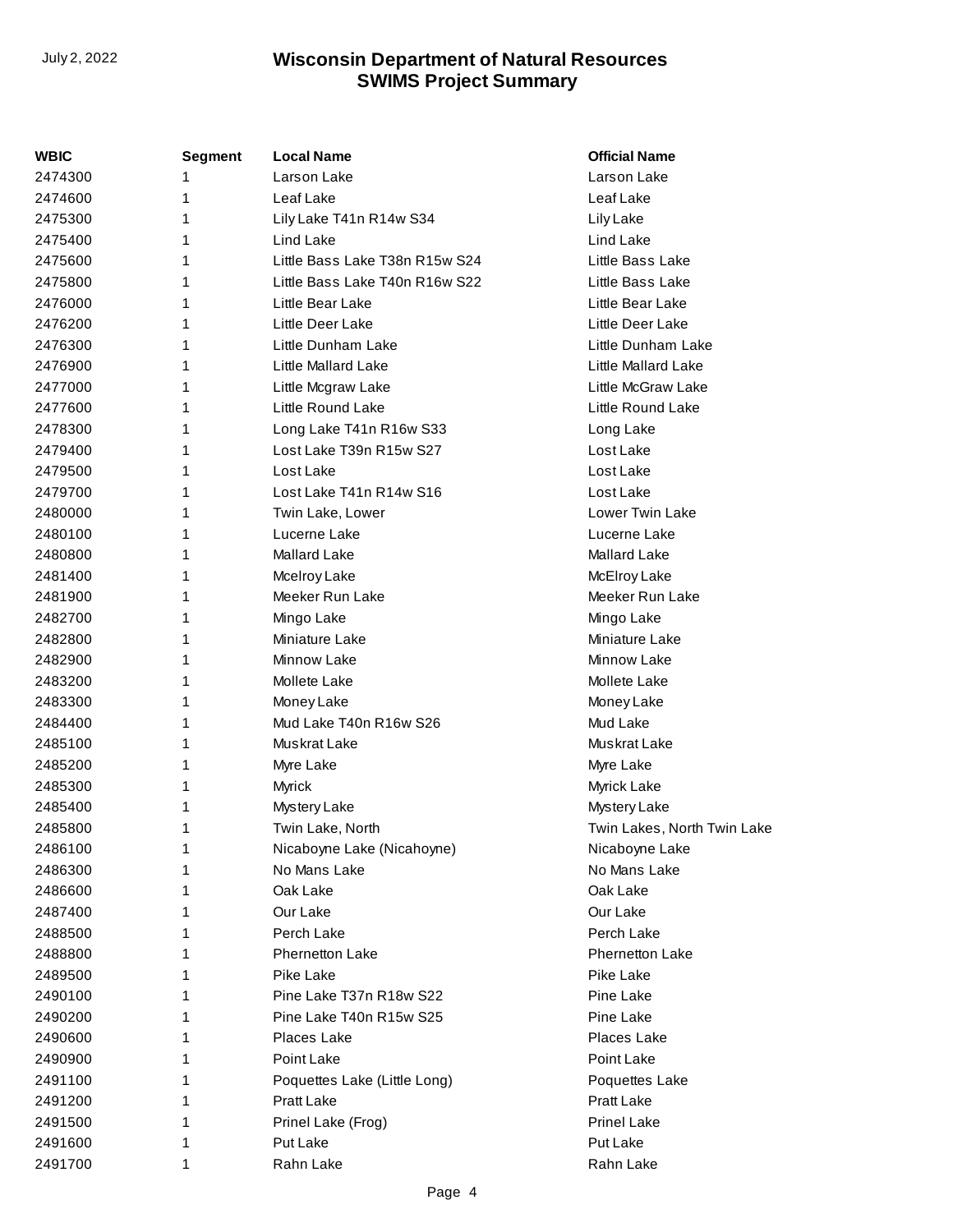| <b>WBIC</b> | <b>Segment</b> | <b>Local Name</b>         | <b>Official Name</b> |
|-------------|----------------|---------------------------|----------------------|
| 2492400     | 1              | <b>Richart Lake</b>       | <b>Richart Lake</b>  |
| 2493000     | 1              | Rohr Lake                 | Rohr Lake            |
| 2493100     | 1              | Rooney Lake               | Rooney Lake          |
| 2493600     | 1              | Round Lake T39n R15w S03  | Round Lake           |
| 2493700     | 1              | Round Lake T41n R16w S33  | Round Lake           |
| 2494300     | 1              | Twin Lake, South          | South Twin Lake      |
| 2494700     | 1              | Saginaw Lake              | Saginaw Lake         |
| 2495100     | 1              | Sand Lake T40n R15w S25   | Sand Lake            |
| 2495500     | 1              | Sanks Lake                | Sanks Lake           |
| 2496800     | 1              | Silver Lake T38n R16w S22 | Silver Lake          |
| 2497900     | 1              | Smith Lake                | Smith Lake           |
| 2499200     | 1              | Staples Lake              | Staples Lake         |
| 2499500     | 1              | Stone Lake                | Stone Lake           |
| 2499700     | 1              | <b>Stulen Lake</b>        | <b>Stulen Lake</b>   |
| 2500000     | 1              | Sunfish Lake              | Sunfish Lake         |
| 2500300     | 1              | Swamp Lake T38n R16w S30  | Swamp Lake           |
| 2500400     | 1              | Swamp Lake T39n R15w S11  | Swamp Lake           |
| 2500800     | 1              | Tanda Lake                | Tanda Lake           |
| 2501100     | 1              | Temple Lake               | Temple Lake          |
| 2501200     | 1              | <b>Thatcher Lake</b>      | <b>Thatcher Lake</b> |
| 2501500     | 1              | Tobe Lake                 | Tobe Lake            |
| 2502600     | 1              | <b>Tucker Lake</b>        | <b>Tucker Lake</b>   |
| 2527600     | 1              | Un Lake                   | Unnamed              |
| 2527700     | 1              | Un Lake                   | Unnamed              |
| 2527800     | 1              | Un Lake                   | Unnamed              |
| 2527900     | 1              | Un Lake                   | Unnamed              |
| 2528000     | 1              | Un Lake                   | Unnamed              |
| 2528100     | 1              | Un Lake                   | Unnamed              |
| 2528200     | 1              | Un Lake                   | Unnamed              |
| 2528300     | 1              | Un Lake                   | Unnamed              |
| 2528400     | 1              | Un Lake                   | Unnamed              |
| 2528500     | 1              | Un Lake                   | Unnamed              |
| 2528600     | 1              | Un Lake                   | Unnamed              |
| 2531300     | 1              | Un Lake                   | Unnamed              |
| 2531400     | 1              | Un Lake                   | Unnamed              |
| 2531500     | 1              | Unnamed Lake              | Unnamed              |
| 2531600     | 1              | Un Lake                   | Unnamed              |
| 2531700     | 1              | Un Lake                   | Unnamed              |
| 2531800     | 1              | Un Lake                   | Unnamed              |
| 2531900     | 1              | Un Lake                   | Unnamed              |
| 2532000     | 1              | Un Lake                   | Unnamed              |
| 2532100     | 1              | Un Lake                   | Unnamed              |
| 2532200     | 1              | Un Lake                   | Unnamed              |
| 2532300     | 1              | Un Lake                   | Unnamed              |
| 2532400     | 1              | Un Lake                   | Unnamed              |
| 2532500     | 1              | Un Lake                   | Unnamed              |
| 2532600     | 1              | Un Lake                   | Unnamed              |
| 2532700     | 1              | Un Lake                   | Unnamed              |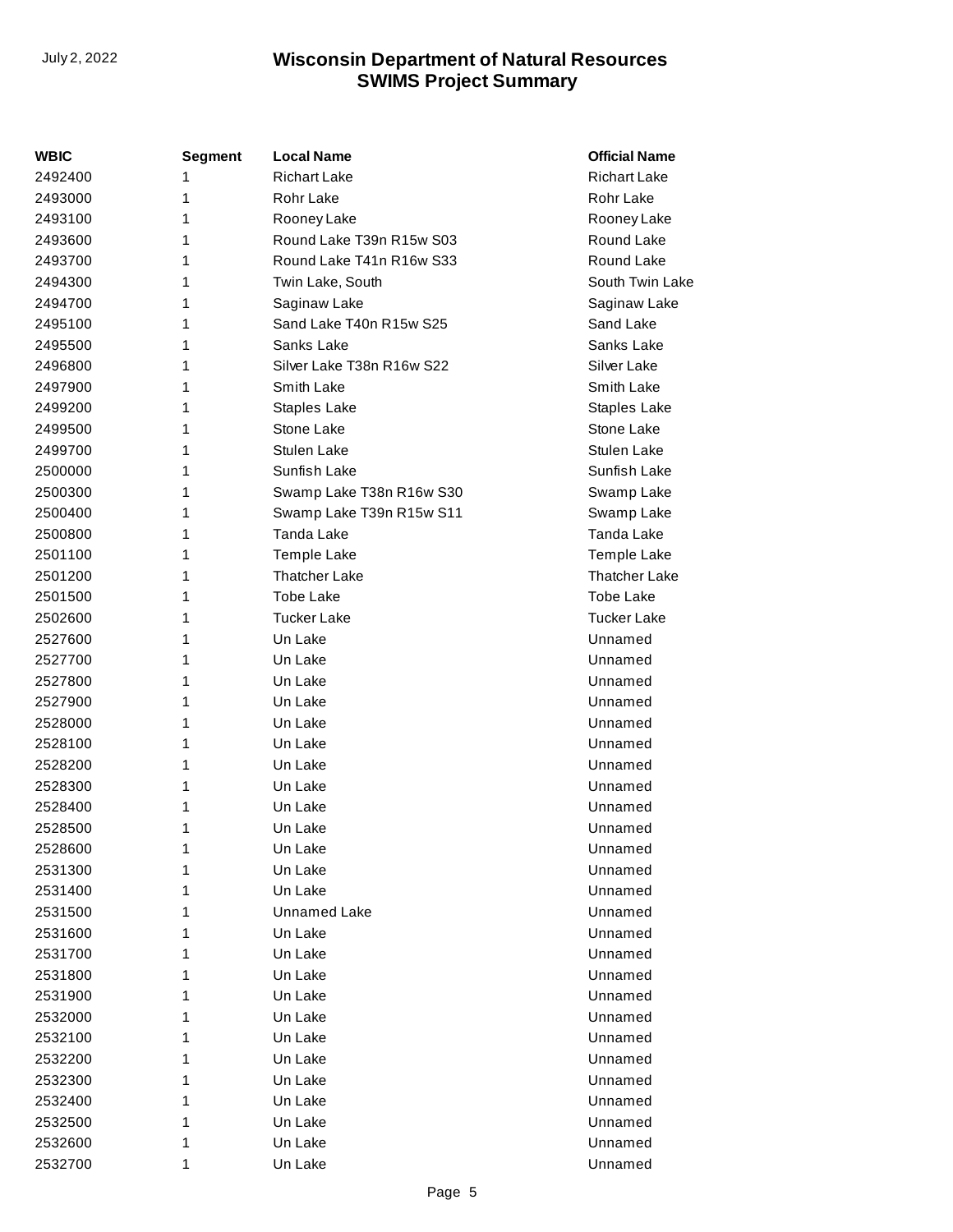| <b>WBIC</b> | Segment | <b>Local Name</b>   | <b>Official Name</b> |
|-------------|---------|---------------------|----------------------|
| 2532800     | 1       | Un Lake             | Unnamed              |
| 2532900     | 1       | Un Lake             | Unnamed              |
| 2538100     | 1       | Un Lake             | Unnamed              |
| 2538200     | 1       | Un Lake             | Unnamed              |
| 2538300     | 1       | Un Lake             | Unnamed              |
| 2538400     | 1       | Un Lake             | Unnamed              |
| 2538500     | 1       | Un Lake             | Unnamed              |
| 2538600     | 1       | Un Lake             | Unnamed              |
| 2538700     | 1       | Un Lake             | Unnamed              |
| 2538800     | 1       | Un Lake             | Unnamed              |
| 2538900     | 1       | Un Lake             | Unnamed              |
| 2539000     | 1       | Un Lake             | Unnamed              |
| 2539100     | 1       | <b>Unnamed Lake</b> | Unnamed              |
| 2539200     | 1       | Un Lake             | Unnamed              |
| 2539300     | 1       | Un Lake             | Unnamed              |
| 2539365     | 1       | Un Lake             | Unnamed              |
| 2539370     | 1       | Un Lake             | Unnamed              |
| 2539380     | 1       | Un Lake             | Unnamed              |
| 2539400     | 1       | Un Lake             | Unnamed              |
| 2539500     | 1       | Un Lake             | Unnamed              |
| 2539600     | 1       | Un Lake             | Unnamed              |
| 2539700     | 1       | Un Lake             | Unnamed              |
| 2539800     | 1       | Un Lake             | Unnamed              |
| 2539900     | 1       | Un Lake             | Unnamed              |
| 2540000     | 1       | Un Lake             | Unnamed              |
| 2540100     | 1       | Un Lake             | Unnamed              |
| 2540200     | 1       | Un Lake             | Unnamed              |
| 2540300     | 1       | Un Lake             | Unnamed              |
| 2540400     | 1       | Un Lake             | Unnamed              |
| 2540500     | 1       | Un Lake             | Unnamed              |
| 2540600     | 1       | Un Lake             | Unnamed              |
| 2540700     | 1       | Un Lake             | Unnamed              |
| 2540800     | 1       | Un Lake             | Unnamed              |
| 2540900     | 1       | Un Lake             | Unnamed              |
| 2541000     | 1       | Un Lake             | Unnamed              |
| 2541100     | 1       | Un Lake             | Unnamed              |
| 2541200     | 1       | <b>Unnamed Lake</b> | Unnamed              |
| 2541300     | 1       | Un Lake             | Unnamed              |
| 2541400     | 1       | Un Lake             | Unnamed              |
| 2541500     | 1       | Un Lake             | Unnamed              |
| 2541600     | 1       | Un Lake             | Unnamed              |
| 2541700     | 1       | Un Lake             | Unnamed              |
| 2546600     | 1       | Un Lake             | Unnamed              |
| 2546700     | 1       | Un Lake             | Unnamed              |
| 2546800     | 1       | Un Lake             | Unnamed              |
| 2546900     | 1       | Un Lake             | Unnamed              |
| 2547000     | 1       | Un Lake             | Unnamed              |
| 2547100     | 1       | Un Lake             | Unnamed              |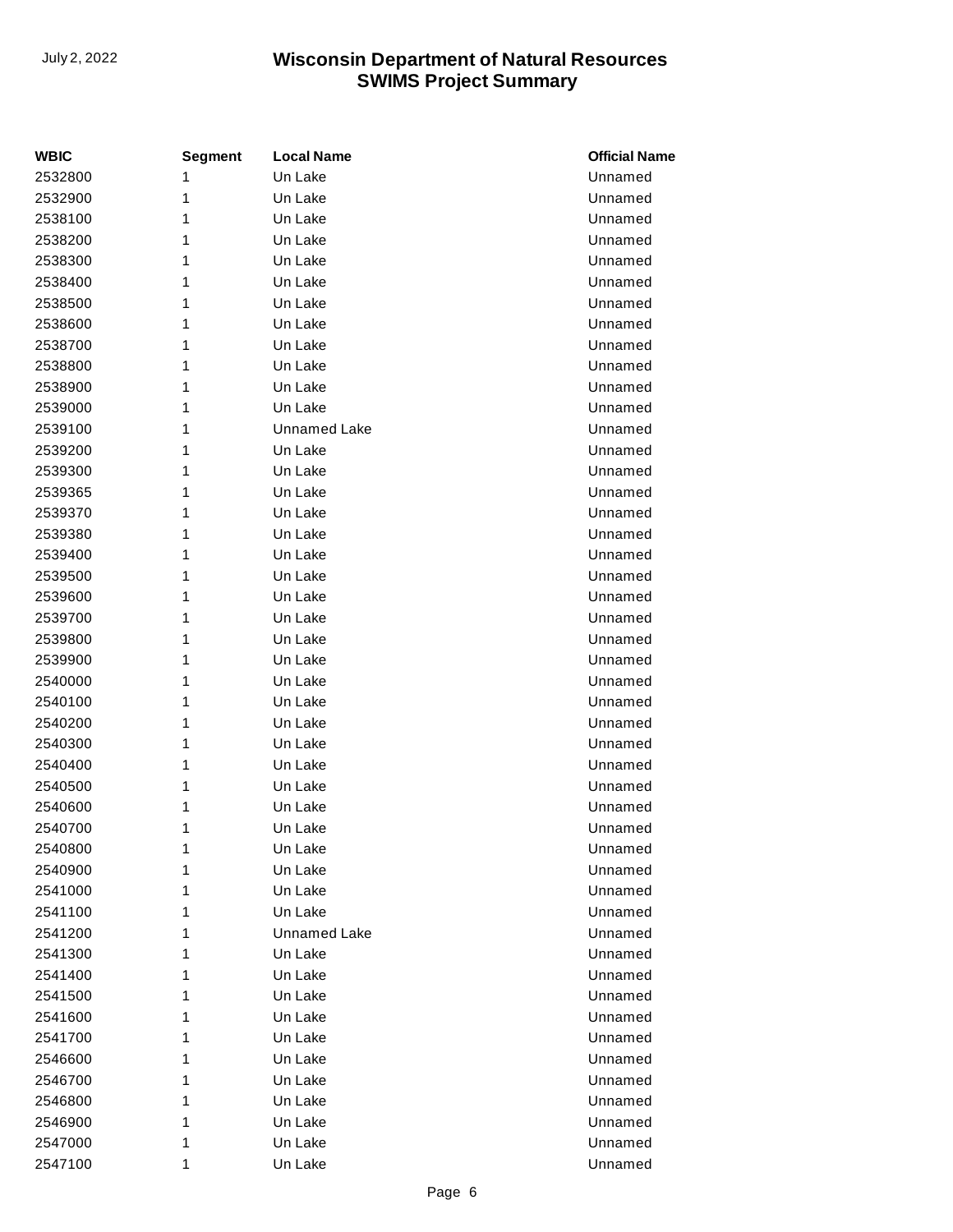| <b>WBIC</b> | Segment | Local Name          | <b>Official Name</b> |
|-------------|---------|---------------------|----------------------|
| 2547200     | 1       | Un Lake             | Unnamed              |
| 2547300     | 1       | Un Lake             | Unnamed              |
| 2547400     | 1       | Un Lake             | Unnamed              |
| 2547500     | 1       | Un Lake             | Unnamed              |
| 2547700     | 1       | Un Lake             | Unnamed              |
| 2547800     | 1       | Un Lake             | Unnamed              |
| 2547900     | 1       | Un Lake             | Unnamed              |
| 2548000     | 1       | Un Lake             | Unnamed              |
| 2548100     | 1       | Un Lake             | Unnamed              |
| 2548200     | 1       | Un Lake             | Unnamed              |
| 2548300     | 1       | Un Lake             | Unnamed              |
| 2548400     | 1       | Un Lake             | Unnamed              |
| 2548500     | 1       | Un Lake             | Unnamed              |
| 2548600     | 1       | Un Lake             | Unnamed              |
| 2548700     | 1       | Un Lake             | Unnamed              |
| 2548800     | 1       | Un Lake             | Unnamed              |
| 2548900     | 1       | Un Lake             | Unnamed              |
| 2549000     | 1       | Un Lake             | Unnamed              |
| 2549100     | 1       | Un Lake             | Unnamed              |
| 2549200     | 1       | Un Lake             | Unnamed              |
| 2549300     | 1       | Un Lake             | Unnamed              |
| 2555400     | 1       | Un Lake             | Unnamed              |
| 2555600     | 1       | Un Lake             | Unnamed              |
| 2555700     | 1       | Un Lake             | Unnamed              |
| 2555800     | 1       | Un Lake             | Unnamed              |
| 2555900     | 1       | Un Lake             | Unnamed              |
| 2556000     | 1       | Un Lake             | Unnamed              |
| 2556100     | 1       | Un Lake             | Unnamed              |
| 2556200     | 1       | Un Lake             | Unnamed              |
| 2556300     | 1       | Un Lake             | Unnamed              |
| 2556400     | 1       | Un Lake             | Unnamed              |
| 2556500     | 1       | Un Lake             | Unnamed              |
| 2556600     | 1       | Un Lake             | Unnamed              |
| 2556700     | 1       | <b>Unnamed Lake</b> | Unnamed              |
| 2556800     | 1       | Un Lake             | Unnamed              |
| 2556900     | 1       | Un Lake             | Unnamed              |
| 2557000     | 1       | Un Lake             | Unnamed              |
| 2557100     | 1       | Un Lake             | Unnamed              |
| 2557200     | 1       | Un Lake             | Unnamed              |
| 2557300     | 1       | Un Lake             | Unnamed              |
| 2557400     | 1       | Un Lake             | Unnamed              |
| 2557500     | 1       | Un Lake             | Unnamed              |
| 2557600     | 1       | Un Lake             | Unnamed              |
| 2557700     | 1       | Un Lake             | Unnamed              |
| 2557800     | 1       | Un Lake             | <b>Truck Lake</b>    |
| 2557900     | 1       | Un Lake             | Unnamed              |
| 2558000     | 1       | Un Lake             | Unnamed              |
| 2558100     | 1       | Un Lake             | Unnamed              |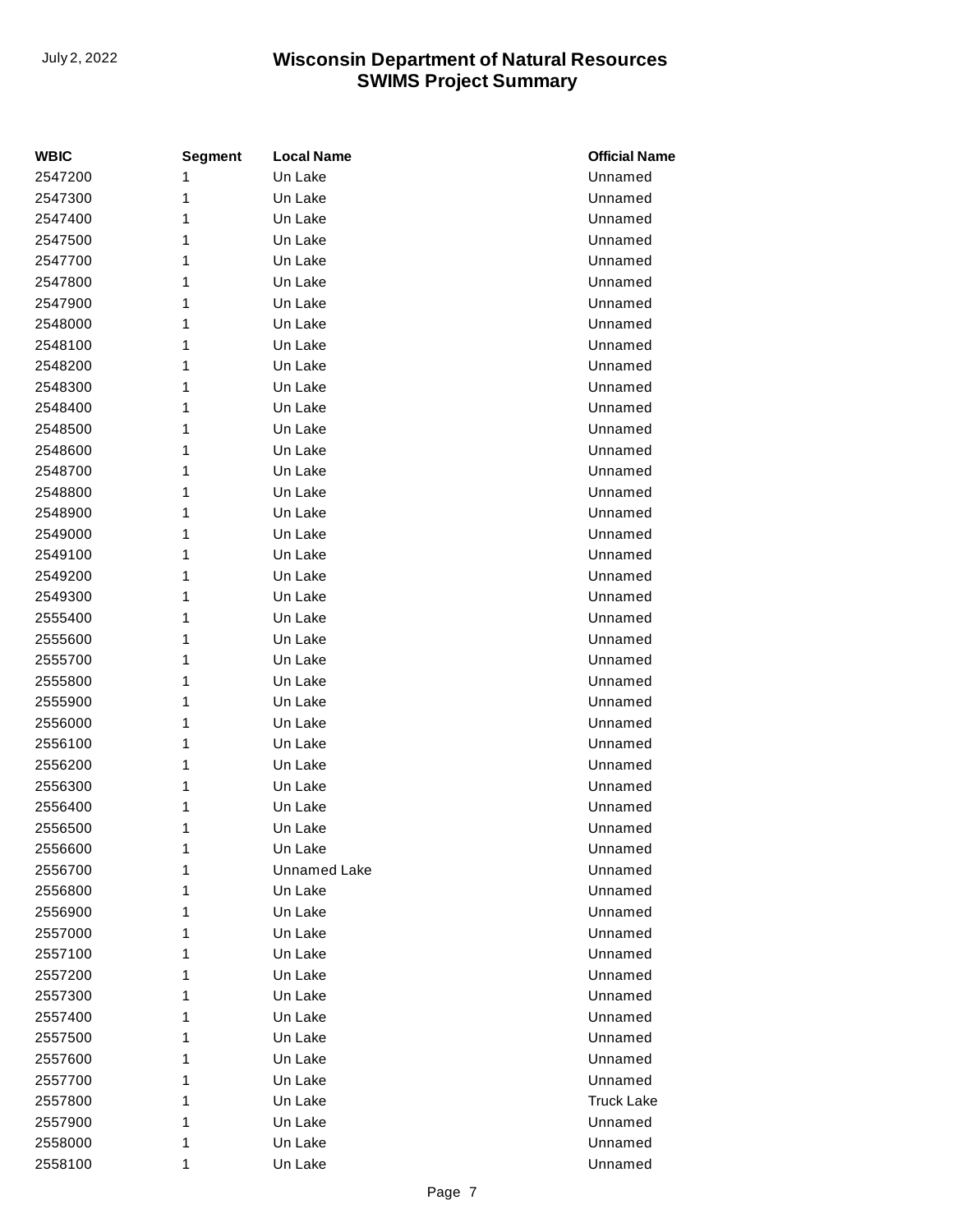| <b>WBIC</b> | <b>Segment</b> | <b>Local Name</b> | <b>Official Name</b>   |
|-------------|----------------|-------------------|------------------------|
| 2558200     | 1              | Un Lake           | Unnamed                |
| 2558300     | 1              | Un Lake           | Unnamed                |
| 2558400     | 1              | Local Water       | Unnamed                |
| 2558500     | 1              | Un Lake           | Unnamed                |
| 2558600     | 1              | Un Lake           | Unnamed                |
| 2558700     | 1              | Un Lake           | Unnamed                |
| 2558800     | 1              | Un Lake           | Unnamed                |
| 2558900     | 1              | Un Lake           | Unnamed                |
| 2559000     | 1              | Un Lake           | Unnamed                |
| 2559100     | 1              | Un Lake           | Unnamed                |
| 2559200     | 1              | Un Lake           | Unnamed                |
| 2559300     | 1              | Un Lake           | Unnamed                |
| 2559400     | 1              | Un Lake           | Unnamed                |
| 2559500     | 1              | Un Lake           | Unnamed                |
| 2559600     | 1              | Un Lake           | Unnamed                |
| 2559700     | 1              | Un Lake           | Unnamed                |
| 2559800     | 1              | Un Lake           | Unnamed                |
| 2559900     | 1              | Un Lake           | Unnamed                |
| 2560000     | 1              | Un Lake           | Unnamed                |
| 2568100     | 1              | Un Lake           | Unnamed                |
| 2568200     | 1              | Un Lake           | Unnamed                |
| 2568300     | 1              | Un Lake           | Unnamed                |
| 2568400     | 1              | Un Lake           | Unnamed                |
| 2568500     | 1              | Un Lake           | Unnamed                |
| 2568600     | 1              | Un Lake           | Unnamed                |
| 2568700     | 1              | Un Lake           | Unnamed                |
| 2568800     | 1              | Un Lake           | Unnamed                |
| 2568900     | 1              | Un Lake           | Unnamed                |
| 2569000     | 1              | Un Lake           | Unnamed                |
| 2569100     | 1              | Un Lake           | Unnamed                |
| 2569200     | 1              | Unnamed Lake      | Unnamed                |
| 2569300     | 1              | Un Lake           | Unnamed                |
| 2569400     | 1              | Un Lake           | Unnamed                |
| 2569500     | 1              | Un Lake           | Unnamed                |
| 2569600     | 1              | Un Lake           | Unnamed                |
| 2569700     | 1              | Un Lake           | Unnamed                |
| 2569900     | 1              | Un Lake           | Unnamed                |
| 2570000     | 1              | Un Lake           | Unnamed                |
| 2570100     | 1              | Un Lake           | Unnamed                |
| 2570200     | 1              | Un Lake           | Unnamed                |
| 2570300     | 1              | Un Lake           | Unnamed                |
| 2573100     | 1              | Un Lake           | Unnamed                |
| 2598400     | 1              | Twin Lake, Upper  | <b>Upper Twin Lake</b> |
| 2598600     | 1              | Viola Lake        | Viola Lake             |
| 2599500     | 1              | Ward Lake         | <b>Ward Lake</b>       |
| 2600700     | 1              | Wilson Lake       | <b>Wilson Lake</b>     |
| 2601400     | 4              | St. Croix River   | Saint Croix River      |
| 2601400     | 6              | St. Croix River   | Saint Croix River      |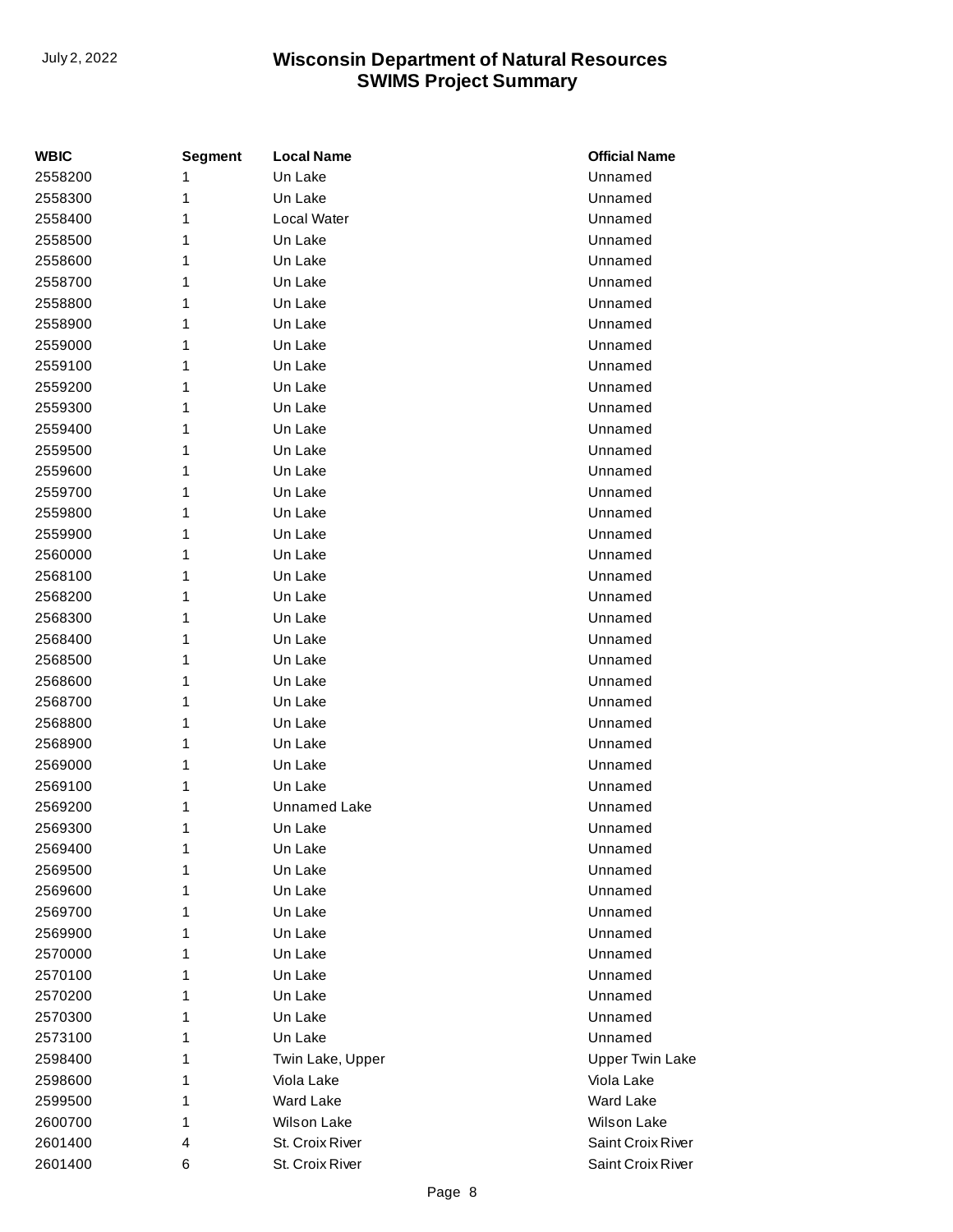| <b>WBIC</b> | <b>Segment</b> | <b>Local Name</b>             | <b>Official Name</b>          |
|-------------|----------------|-------------------------------|-------------------------------|
| 2635500     | 2              | Orr Creek                     | Orr Creek                     |
| 2636000     | 2              | <b>Trade River</b>            | <b>Trade River</b>            |
| 2636000     | 6              | <b>Trade River</b>            | <b>Trade River</b>            |
| 2636000     | 7              | <b>Trade River</b>            | <b>Trade River</b>            |
| 2636000     | 8              | <b>Trade River</b>            | <b>Trade River</b>            |
| 2636100     | 1              | Cowan Creek                   | Cowan Creek                   |
| 2636500     | 1              | <b>Fish Lake</b>              | <b>Fish Lake</b>              |
| 2636600     | 1              | Town Road Flowage             | Town Road Flowage             |
| 2636600     | 2              | Town Road Flowage             | Town Road Flowage             |
| 2636800     | 1              | Logging Creek                 | Logging Creek                 |
| 2636800     | 2              | Logging Creek                 | Logging Creek                 |
| 2637200     | 1              | Dueholm Flowage               | Dueholm Flowage               |
| 2637400     | 1              | North Fork Trade River        | North Fork Trade River        |
| 2637400     | 2              | North Fork Trade River        | North Fork Trade River        |
| 2637400     | 3              | North Fork Trade River        | North Fork Trade River        |
| 2637400     | 4              | North Fork Trade River        | North Fork Trade River        |
| 2637800     | 1              | Grettum Flowage               | Grettum Flowage               |
| 2638100     | 1              | <b>Isaac Lake</b>             | <b>Isaac Lake</b>             |
| 2638200     | 1              | Little Holmes Lake            | Little Holmes Lake            |
| 2638400     | 1              | Holmes Lake                   | <b>Holmes Lake</b>            |
| 2638600     | 1              | Bass Lake T37n R18w S17       | <b>Bass Lake</b>              |
| 2638700     | 1              | <b>Big Trade Lake</b>         | Big Trade Lake                |
| 2638900     | 1              | Un Lake                       | Unnamed                       |
| 2639100     | 1              | Pickle Lake                   | Pickle Lake                   |
| 2639200     | 1              | Gabrielson Lake (Gabelson)    | Gabriels on Lake              |
| 2639300     | 1              | Trade Lake, Little            | Little Trade Lake             |
| 2639500     | 1              | Un Lake                       | Unnamed                       |
| 2639700     | 1              | Un Lake                       | Unnamed                       |
| 2639800     | 1              | Spook Lake                    | Spook Lake                    |
| 2640000     | 1              | Un Lake                       | Unnamed                       |
| 2640100     | 1              | Round Lake T37n R18w S27      | Round Lake                    |
| 2640300     | 1              | Rice Lake T37n R18w S25       | Rice Lake                     |
| 2642800     | 1              | <b>Benson Brook</b>           | Benson Brook                  |
| 2642900     | 1              | Wood River                    | Wood River                    |
| 2642900     | 2              | Wood River                    | Wood River                    |
| 2643000     | 1              | Hay Creek                     | Hay Creek                     |
| 2643000     | 2              | Hay Creek                     | Hay Creek                     |
| 2643100     | 1              | Local Water                   | Unnamed                       |
| 2644100     | 1              | Phantom Flowage T39n R19w S36 | Phantom Flowage T39n R19w S36 |
| 2644200     | 1              | Phantom L. Bypass             | Phantom Lake Bypass           |
| 2644400     | 1              | South Refuge Flowage          | South Refuge Flowage          |
| 2644700     | 1              | <b>Upper Phantom Flowage</b>  | <b>Upper Phantom Flowage</b>  |
| 2644900     | 1              | Dike 2 Flowage                | Dike 2 Flowage                |
| 2645000     | 1              | Refuge Bypass                 | Refuge Bypass                 |
| 2645200     | 1              | Reisinger Lake                | Reisinger Lake                |
| 2645400     | 1              | Dike 4 Flowage                | Dike 4 Flowage                |
| 2645500     | 1              | Local Water                   | Unnamed                       |
| 2645800     | 1              | <b>Unnamed Stream</b>         | Unnamed                       |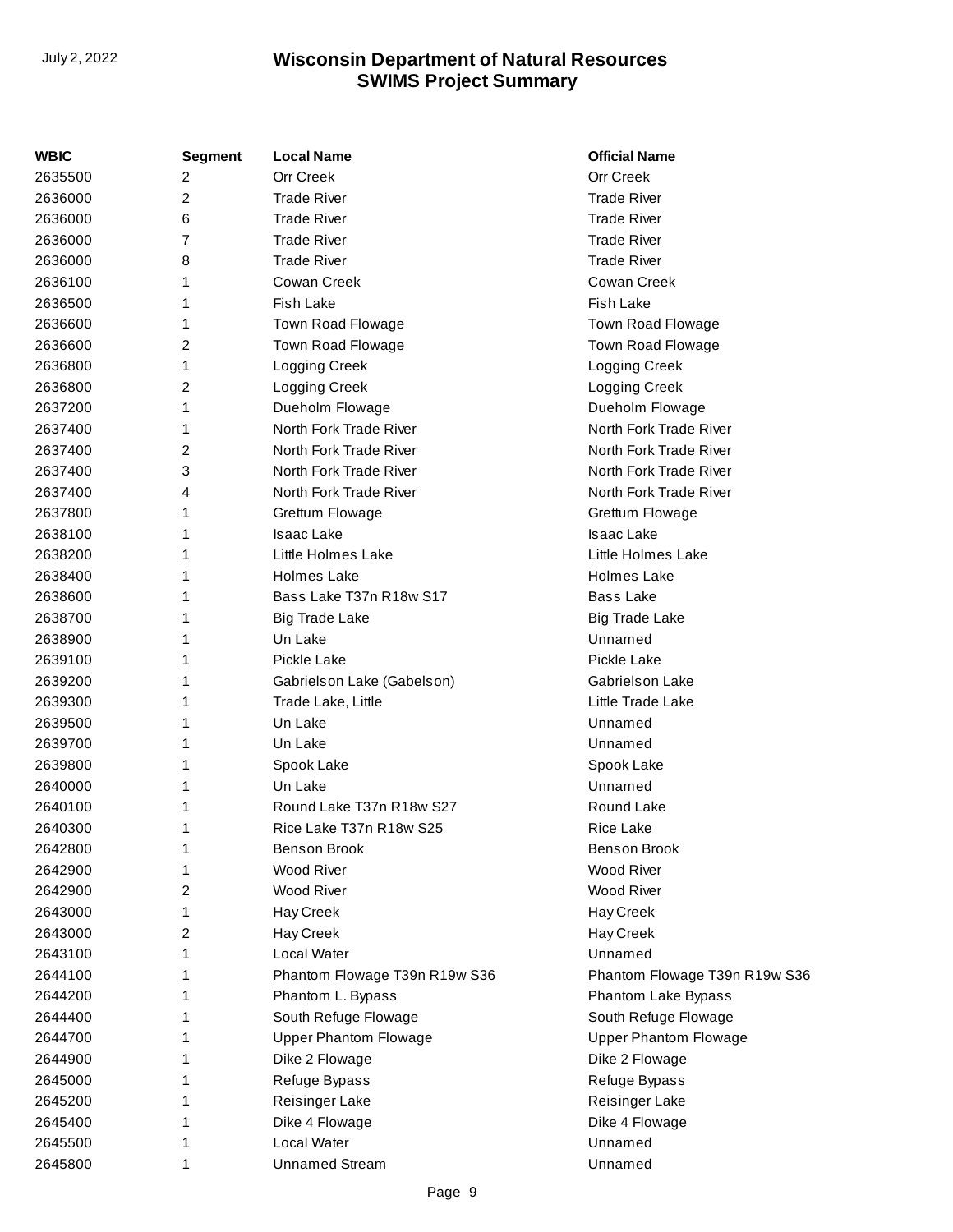| WBIC    | <b>Segment</b> | <b>Local Name</b>                     | <b>Official Name</b>      |
|---------|----------------|---------------------------------------|---------------------------|
| 2645900 |                | <b>Rice Lake</b>                      | <b>Rice Lake</b>          |
| 2646500 | 1              | Memory Lake                           | Memory Lake               |
| 2646600 | 1              | <b>Whiskey Creek</b>                  | <b>Whiskey Creek</b>      |
| 2646600 | 2              | <b>Whiskey Creek</b>                  | <b>Whiskey Creek</b>      |
| 2646800 | 1              | <b>Whiskey Creek</b>                  | Whiskey Creek Flowage     |
| 2646900 | 1              | Local Water                           | Unnamed                   |
| 2647000 | 1              | North Fork Wood River                 | North Fork Wood River     |
| 2647100 | 1              | Unnamed Trib to North Fork Wood River | Unnamed                   |
| 2647100 | 2              | Unnamed Trib to North Fork Wood River | Unnamed                   |
| 2647300 | 1              | North Fork Flowage                    | North Fork Flowage        |
| 2647400 | 1              | Pumphouse Ditch                       | Pumphouse Ditch           |
| 2647600 | 1              | <b>Unnamed Lake</b>                   | Dike 1 Flowage            |
| 2648100 | 1              | <b>Reed Lake</b>                      | <b>Reed Lake</b>          |
| 2648100 | 2              | <b>Reed Lake</b>                      | <b>Reed Lake</b>          |
| 2648200 | 1              | Monson Lake T39n R18w S04             | Monson Lake T39n R18w S04 |
| 2648700 | 1              | Local Water                           | Unnamed                   |
| 2648900 | 1              | Upper North Fork Flowage              | Upper North Fork Flowage  |
| 2649300 | 1              | Local Water                           | Unnamed                   |
| 2649400 | 1              | Local Water                           | Unnamed                   |
| 2649500 |                | Mud Hen Lake                          | Mud Hen Lake              |
| 2649600 | 1              | Un Lake                               | Unnamed                   |
| 2649700 | 1              | Blomberg Lake (Bloomberg)             | Blomberg Lake             |
| 2649800 | 1              | Wood Lake                             | Wood Lake                 |
| 2649900 | 1              | <b>Spirit Creek</b>                   | <b>Spirit Creek</b>       |
| 2649900 | 2              | <b>Spirit Creek</b>                   | <b>Spirit Creek</b>       |
| 2649900 | 4              | <b>Spirit Creek</b>                   | <b>Spirit Creek</b>       |
| 2650000 | 1              | <b>Unnamed Stream</b>                 | Unnamed                   |
| 2650100 | 1              | Peterson Lake                         | Peterson Lake             |
| 2650200 | 1              | Rice Lake T37n R18w S10               | <b>Rice Lake</b>          |
| 2650300 | 1              | <b>Spirit Lake</b>                    | <b>Spirit Lake</b>        |
| 2650900 | 1              | Little Wood Lake                      | Little Wood Lake          |
| 2651000 | 1              | <b>Unnamed Stream</b>                 | Unnamed                   |
| 2651100 | 1              | <b>Hunters Lake</b>                   | <b>Hunters Lake</b>       |
| 2651200 | 1              | Grass Lake                            | Grass Lake                |
| 2651500 |                | Silver Lake T38n R18w S36             | Silver Lake               |
| 2651700 |                | Indian Lake                           | Indian Lake               |
| 2651800 |                | Dunham Lake                           | Dunham Lake               |
| 2651900 |                | <b>Unnamed Stream</b>                 | Unnamed                   |
| 2652000 |                | Un Lake                               | Unnamed                   |
| 2652800 |                | Pine Brook                            | Pine Brook                |
| 2652900 | 1              | East Brook                            | East Brook                |
| 2653000 |                | <b>Brant Brook</b>                    | <b>Brant Brook</b>        |
| 2653100 |                | Kettle Brook                          | Kettle Brook              |
| 2653200 |                | <b>Bear Brook</b>                     | <b>Bear Brook</b>         |
| 2653300 |                | <b>Ekdall Brook</b>                   | <b>Ekdall Brook</b>       |
| 2653400 | 1              | <b>Buggert Lake</b>                   | <b>Buggert Lake</b>       |
| 2653600 | 1              | Fuhrman Lake                          | Fuhrman Lake              |
|         |                |                                       |                           |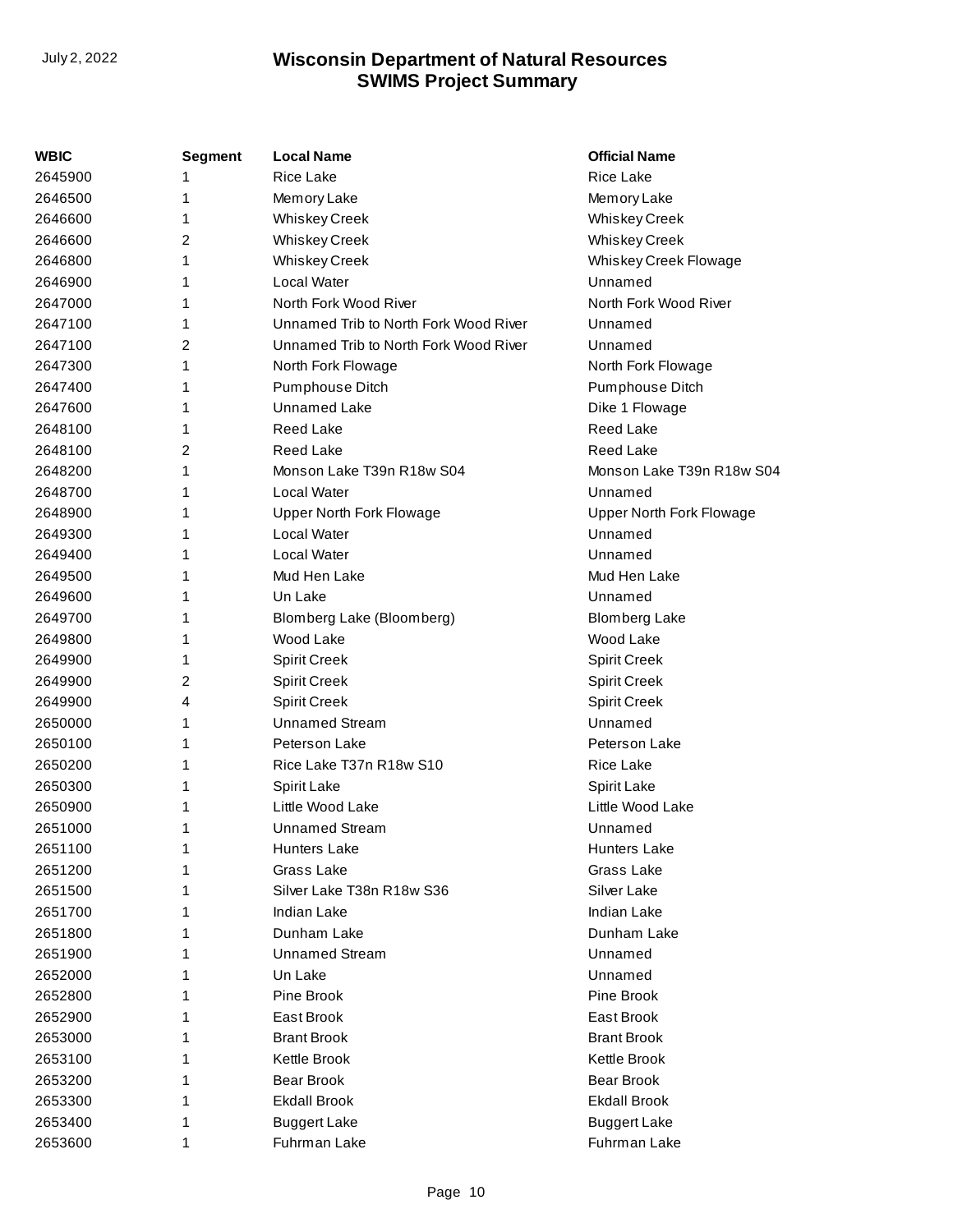| WBIC    | <b>Segment</b> | <b>Local Name</b>              | <b>Official Name</b>   |
|---------|----------------|--------------------------------|------------------------|
| 2653700 |                | <b>Iron Creek</b>              | <b>Iron Creek</b>      |
| 2654000 | 1              | <b>Barrett Creek</b>           | <b>Barrett Creek</b>   |
| 2654200 | 1              | Clam River                     | Clam River             |
| 2654200 | 2              | Clam River                     | Clam River             |
| 2654200 | 3              | <b>Clam River</b>              | Clam River             |
| 2654200 | 4              | Clam River                     | Clam River             |
| 2654300 | 1              | South Channel Clam River       | Clam River - S Channel |
| 2654500 | 1              | Clam River Flowage             | Clam River Flowage     |
| 2654600 | 1              | Dody Brook                     | Dody Brook             |
| 2654600 | 2              | Dody Brook                     | Dody Brook             |
| 2654700 | 1              | Un Lake                        | Unnamed                |
| 2654800 | 1              | <b>Black Brook</b>             | <b>Black Brook</b>     |
| 2654800 | 2              | <b>Black Brook</b>             | <b>Black Brook</b>     |
| 2655000 | 1              | Unnamed Lake                   | Unnamed                |
| 2655100 | 1              | Ditch to Clam River            | Unnamed                |
| 2655300 | 1              | Clam Lake, Lower               | Lower Clam Lake        |
| 2655600 | 1              | Un Lake                        | Unnamed                |
| 2655700 | 1              | Un Lake                        | Unnamed                |
| 2655800 | 1              | Mallard Slough                 | Mallard Slough         |
| 2655900 | 1              | <b>Taylor Lake</b>             | <b>Taylor Lake</b>     |
| 2656000 | 1              | Owl Lake                       | Owl Lake               |
| 2656100 | 1              | <b>Tamarack Lake</b>           | <b>Tamarack Lake</b>   |
| 2656200 | 1              | Clam Lake, Upper               | Clam Lake              |
| 2656400 | 2              | Long Lake T38n R16w S16        | Long Lake              |
| 2656500 | 1              | <b>Cripple Creek</b>           | <b>Cripple Creek</b>   |
| 2656600 | 1              | North Fork Clam River          | North Fork Clam River  |
| 2656600 | 3              | North Fork Clam River          | North Fork Clam River  |
| 2656600 | 4              | North Fork Clam River          | North Fork Clam River  |
| 2656700 | 1              | <b>Kent Creek</b>              | <b>Kent Creek</b>      |
| 2656900 | 1              | Kent Lake                      | <b>Kent Lake</b>       |
| 2657200 | 1              | Pokegama Lake                  | Pokegama Lake          |
| 2657400 | 1              | Un Lake                        | Unnamed                |
| 2657800 | 1              | <b>Indian Creek</b>            | Indian Creek           |
| 2658400 | 1              | Spencer Lake (Spence)          | Spencer Lake           |
| 2658600 | 2              | <b>Spencer Creek</b>           | Spencer Creek          |
| 2659300 | 1              | Little Bass Lake T38n R15w S36 | Little Bass Lake       |
| 2659400 | 2              | Sand Creek                     | Sand Creek             |
| 2659400 | 4              | Sand Creek                     | Sand Creek             |
| 2659500 | 1              | Spring Branch                  | Spring Brook           |
| 2659600 | 1              | Spring Branch                  | Unnamed                |
| 2659700 | 1              | Peacock Lake                   | Peacock Lake           |
| 2660400 | 1              | Un Lake                        | Unnamed                |
| 2662000 | 1              | <b>Bashaw Outlet</b>           | <b>Bashaw Outlet</b>   |
| 2662100 | 1              | Montgomery Creek               | Montgomery Creek       |
| 2662100 | 2              | Montgomery Creek               | Montgomery Creek       |
| 2662100 | 3              | Montgomery Creek               | Montgomery Creek       |
| 2662400 | 1              | <b>Bashaw Lake</b>             | <b>Bashaw Lake</b>     |
| 2662500 | 1              | <b>Bashaw Brook</b>            | <b>Bashaw Brook</b>    |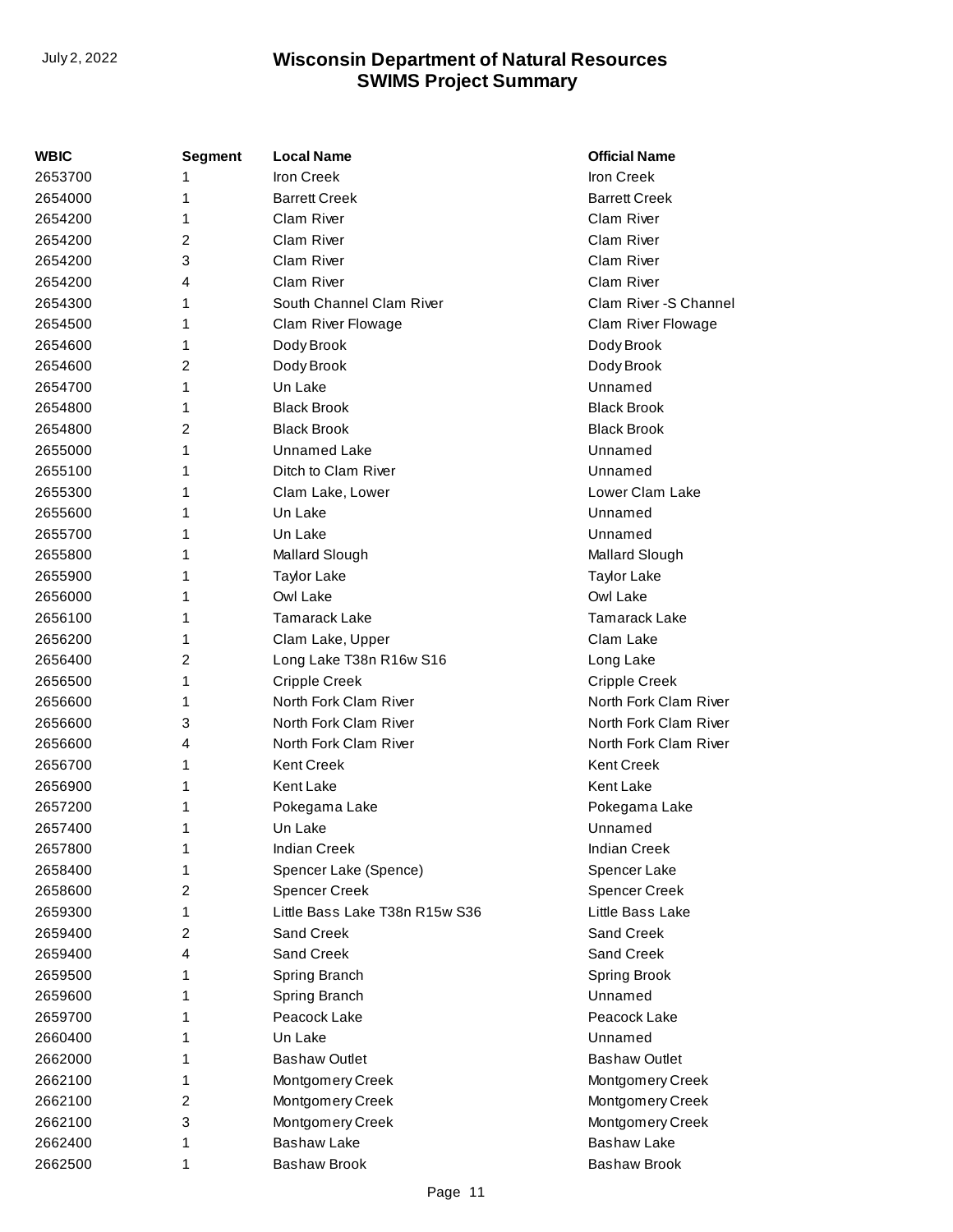| WBIC    | Segment | Local Name                   | <b>Official Name</b>      |
|---------|---------|------------------------------|---------------------------|
| 2662500 | 2       | <b>Bashaw Brook</b>          | <b>Bashaw Brook</b>       |
| 2662800 | 1       | Un Lake                      | Unnamed                   |
| 2662900 | 1       | Glendenning Lake             | Glendenning Lake          |
| 2663300 | 1       | South Fork Clam River        | South Fork Clam River     |
| 2663300 | 2       | South Fork Clam River        | South Fork Clam River     |
| 2663500 | 1       | Un Lake                      | Unnamed                   |
| 2663600 | 1       | Unnamed Trib to S Fk Clam R  | Unnamed                   |
| 2663700 | 1       | <b>Krantz Creek</b>          | <b>Krantz Creek</b>       |
| 2663800 | 1       | Buck Lake T37n R14w S14      | <b>Buck Lake</b>          |
| 2664100 | 1       | Spring Lake                  | Spring Lake               |
| 2664600 | 1       | Gillespie Creek              | Gillespie Creek           |
| 2664900 | 1       | Sand Lake T38n R16w S22      | Sand Lake                 |
| 2665100 | 1       | Un Lake                      | Unnamed                   |
| 2669500 | 1       | Sioux Portage Creek          | Sioux Portage Creek       |
| 2670300 | 1       | <b>Yellow River</b>          | <b>Yellow River</b>       |
| 2670300 | 2       | <b>Yellow River</b>          | <b>Yellow River</b>       |
| 2670300 | 3       | <b>Yellow River</b>          | <b>Yellow River</b>       |
| 2670300 | 4       | <b>Yellow River</b>          | <b>Yellow River</b>       |
| 2670400 | 1       | Loon Creek                   | Loon Creek                |
| 2670400 | 2       | Loon Creek                   | Loon Creek                |
| 2670400 | 3       | Loon Creek                   | Loon Creek                |
| 2670400 | 4       | Loon Creek                   | Loon Creek                |
| 2670400 | 6       | Loon Creek                   | Loon Creek                |
| 2670600 | 1       | Minerva Lake                 | Minerva Lake              |
| 2670700 | 1       | Cranberry Lake T41n R16w S35 | Cranberry Lake            |
| 2670900 | 1       | <b>Falk Lake</b>             | <b>Falk Lake</b>          |
| 2671000 | 1       | Love Lake                    | Love Lake                 |
| 2671100 | 1       | Gull Lake                    | <b>Gull Lake</b>          |
| 2671200 | 1       | Loon Lake T41n R15w S36      | Loon Lake                 |
| 2671400 | 1       | <b>Burlingame Lake</b>       | <b>Burlingame Lake</b>    |
| 2671500 | 1       | Robie Lake                   | Robie Lake                |
| 2671600 | 1       | Un Lake                      | Unnamed                   |
| 2671700 | 1       | Tabor Lake (Loon)            | <b>Tabor Lake</b>         |
| 2671900 | 1       | <b>Briggs Lake</b>           | <b>Briggs Lake</b>        |
| 2672100 | 1       | Eagle Lake T41n R15w S34     | Eagle Lake                |
| 2672300 | 1       | Mud Lake T41n R15w S34       | Mud Lake                  |
| 2672500 | 1       | <b>Twenty-Six Lake</b>       | <b>Twentysix Lake</b>     |
| 2672700 | 1       | Twentysix Lake Spring        | Twenty-Six Lake Springs   |
| 2672800 | 1       | Schaaf Lake                  | Schaaf Lake               |
| 2672900 | 1       | <b>Culbertson Creek</b>      | <b>Culbertson Creek</b>   |
| 2672900 | 2       | <b>Culbertson Creek</b>      | <b>Culbertson Creek</b>   |
| 2672900 | 3       | <b>Culbertson Creek</b>      | <b>Culbertson Creek</b>   |
| 2673000 | 1       | Lang Lake, North             | North Lang Lake           |
| 2673200 | 1       | <b>Culbertson Lake</b>       | <b>Culbertson Lake</b>    |
| 2673300 | 1       | <b>Culbertson Springs</b>    | <b>Culbertson Springs</b> |
| 2673500 | 1       | Loon Lake T40n R15w S01      | Loon Lake                 |
| 2673600 | 1       | Cadotte Lake                 | Cadotte Lake              |
| 2673800 | 1       | Shoal Lake                   | Shoal Lake                |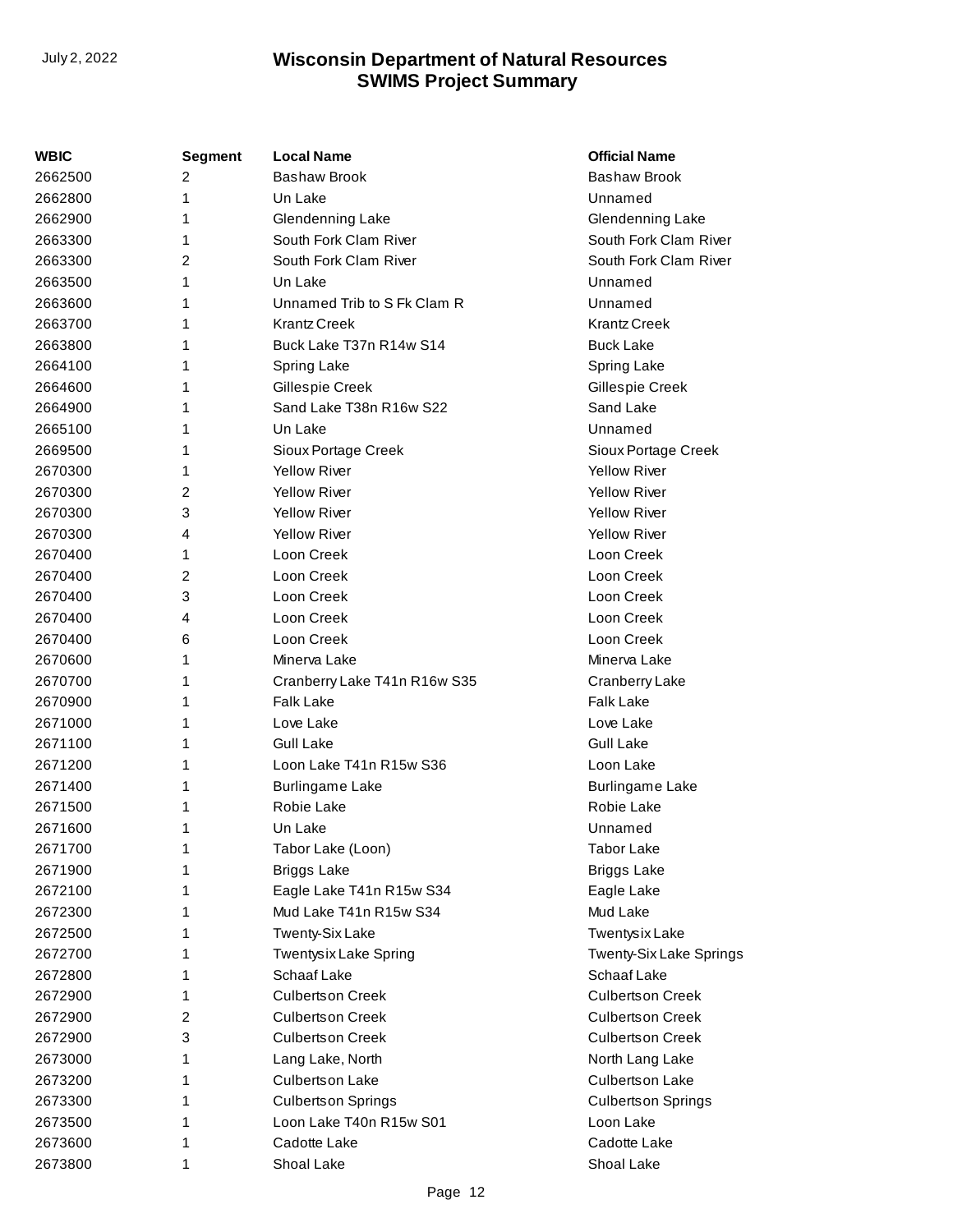| WBIC    | <b>Segment</b> | <b>Local Name</b>             | <b>Official Name</b>           |
|---------|----------------|-------------------------------|--------------------------------|
| 2674000 | 1              | Hanscom Lake                  | Hanscom Lake                   |
| 2674100 | 1              | Long Lake T41 R14 S28         | Long Lake                      |
| 2674200 | 1              | Des Moines Lake (Sucker)      | Des Moines Lake                |
| 2674500 | 1              | Danbury Flowage               | Danbury Flowage                |
| 2674700 | 1              | <b>Buffalo Lake</b>           | <b>Buffalo Lake</b>            |
| 2674800 | 1              | Little Yellow Lake            | Little Yellow Lake             |
| 2675000 | 1              | Bass Lake T40n R17w S13       | <b>Bass Lake</b>               |
| 2675100 | 1              | <b>Kreiner Lake</b>           | <b>Kreiner Lake</b>            |
| 2675200 | 1              | <b>Yellow Lake</b>            | <b>Yellow Lake</b>             |
| 2675400 | 1              | Lone Star Lake (Saunders)     | Lone Star Lake                 |
| 2675700 | 1              | <b>Austin Lake</b>            | <b>Austin Lake</b>             |
| 2675800 | 1              | Un Lake                       | Unnamed                        |
| 2675900 | 1              | Lily Lake T39n R15w S06       | Lily Lake                      |
| 2676000 | 1              | Peterson Lake (Big)           | Peterson Lake                  |
| 2676100 | 1              | North Lake                    | North Lake                     |
| 2676200 | 1              | Keizer Lake                   | Kiezer Lake                    |
| 2676300 | 1              | Tomoe Lake                    | Tomoe Lake                     |
| 2676400 | 1              | Ann Lake                      | Ann Lake                       |
| 2676700 | 1              | Un Lake                       | Unnamed                        |
| 2676800 | 1              | <b>Big Sand Lake</b>          | <b>Big Sand Lake</b>           |
| 2677100 | 1              | Un Lake                       | Unnamed                        |
| 2677200 | 1              | Warner Lake                   | Warner Lake                    |
| 2677300 | 1              | <b>Spring Brook</b>           | <b>Spring Brook</b>            |
| 2677400 | 1              | <b>Spring Brook Springs</b>   | <b>Spring Brook Springs</b>    |
| 2677700 | 1              | Gaslyn Lake                   | Gaslyn Lake                    |
| 2677800 | 1              | <b>Black Creek</b>            | <b>Black Creek</b>             |
| 2677900 | 1              | Rice Lake T39n R14w S10       | <b>Rice Lake</b>               |
| 2678000 | 1              | <b>Unnamed Creek</b>          | Unnamed                        |
| 2678000 | 2              | <b>Unnamed Creek</b>          | Unnamed                        |
| 2678100 | 1              | Lipsett Lake                  | Lipsett Lake                   |
| 2678300 | 1              | <b>Benoit Lake</b>            | <b>Benoit Lake</b>             |
| 2678500 | 1              | Un Spring                     | Un Spring                      |
| 2686200 | 1              | <b>Upper Tamarack River</b>   | <b>Upper Tamarack River</b>    |
| 2687800 | 1              | <b>Chases Brook</b>           | <b>Chases Brook</b>            |
| 2688000 | 1              | Un Lake                       | Unnamed                        |
| 2688100 | 1              | <b>Glendenning Creek</b>      | <b>Glendenning Creek</b>       |
| 2688100 | 2              | <b>Glendenning Creek</b>      | <b>Glendenning Creek</b>       |
| 2688600 | 1              | Hay Creek                     | Hay Creek                      |
| 2688600 | 2              | Hay Creek                     | Hay Creek                      |
| 2688700 | 1              | Local Water                   | Unnamed                        |
| 2688800 | 1              | Mcgraw Lake                   | McGraw Lake                    |
| 2689100 | 1              | North Channel St. Croix River | St Croix River - North Channel |
| 2689300 | 1              | Un Spring                     | Un Spring                      |
| 2689400 | 1              | Perkins Creek                 | Perkins Creek                  |
| 2689500 | 1              | Namekagon River               | Namekagon River                |
| 2689600 | 1              | Dogtown Creek                 | Dogtown Creek                  |
| 2689700 | 1              | Dogtown Springs               | Dogtown Lake                   |
| 2689800 | 1              | <b>Totagatic River</b>        | <b>Totagatic River</b>         |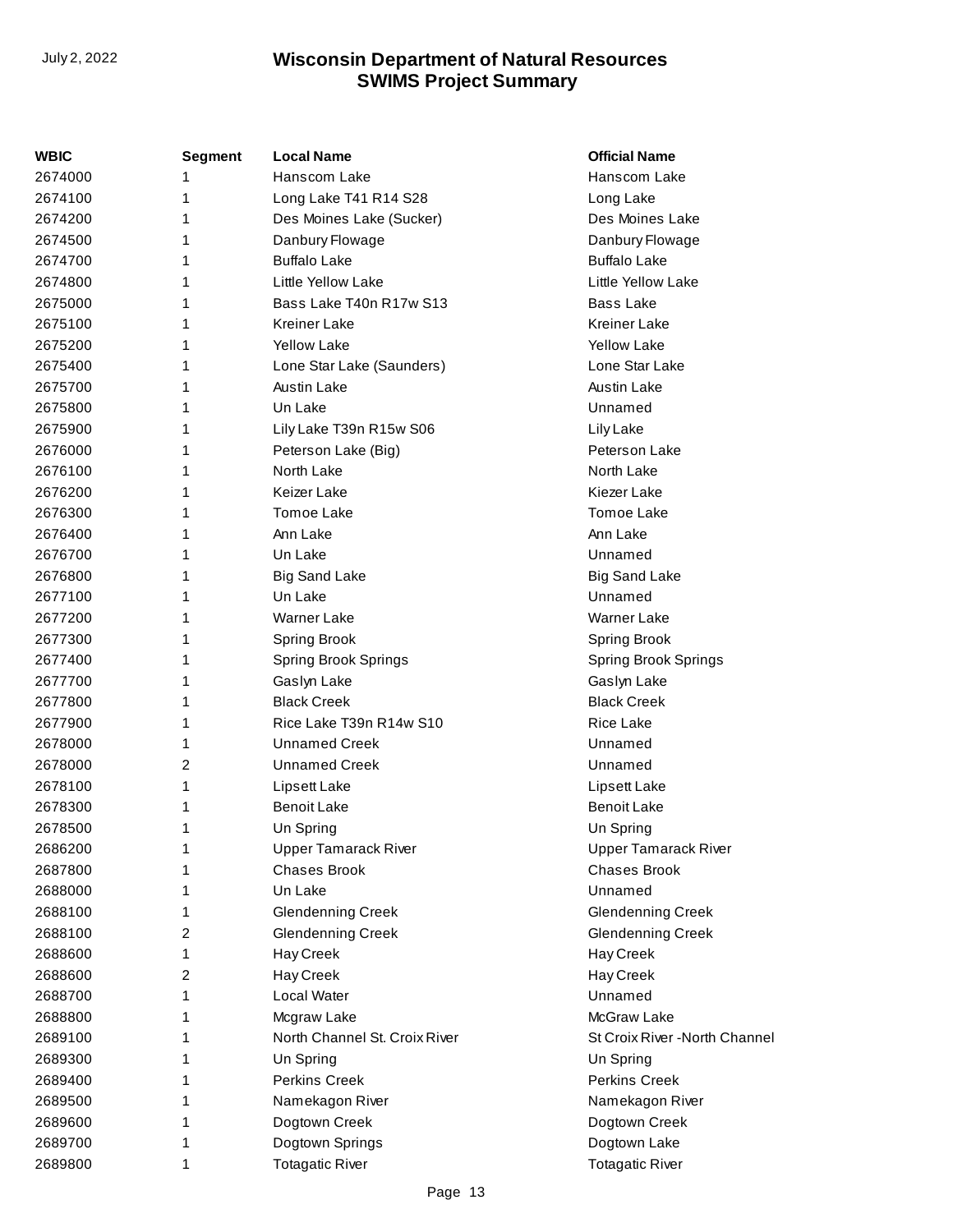| WBIC    | <b>Segment</b> | <b>Local Name</b>                 | <b>Official Name</b>     |
|---------|----------------|-----------------------------------|--------------------------|
| 2689900 |                | <b>Barrens Brook</b>              | <b>Barrens Brook</b>     |
| 2690100 | 1              | Barrens Springs No. 2             | Barrens Springs No. 2    |
| 2690200 | 1              | Barrens Spring #1                 | Barrens Springs No. 1    |
| 2705100 | 1              | Jones (Webb) Creek                | <b>Webb Creek</b>        |
| 2705400 | 1              | Webb Lake (Web)                   | Webb Lake                |
| 2705500 | 1              | <b>Nelson Creek</b>               | <b>Nelson Creek</b>      |
| 2705700 | 1              | <b>Big Bear Lake</b>              | <b>Big Bear Lake</b>     |
| 2706100 | 1              | Namekagon River Trib (S18)        | Unnamed                  |
| 2706200 | 2              | Mckenzie Creek                    | McKenzie Creek           |
| 2706300 | 1              | Mckenzie Lake, Lower              | Lower McKenzie Lake      |
| 2706500 | 1              | Mckenzie Lake, Middle             | Middle McKenzie Lake     |
| 2706700 | 1              | Lindy Lake                        | Lindy Lake               |
| 2706800 | 1              | Big Mckenzie Lake                 | McKenzie Lake            |
| 2707000 | 1              | Lost Lake T39n R14w S02           | Lost Lake                |
| 2707200 | 1              | <b>Unnamed Lake</b>               | Unnamed T40n R14w S36-15 |
| 2735800 | 1              | Moore Farm Creek                  | Moore Farm Creek         |
| 2735900 | 1              | <b>Clemens Creek</b>              | <b>Clemens Creek</b>     |
| 2735900 | 2              | <b>Clemens Creek</b>              | <b>Clemens Creek</b>     |
| 2736000 | 1              | <b>Rand Creek</b>                 | Unnamed                  |
| 2736100 | 1              | <b>Rand Creek</b>                 | Unnamed                  |
| 5003602 | 1              | <b>Unnamed Stream</b>             | Unnamed                  |
| 5003607 | 1              | <b>Unnamed Stream</b>             | Unnamed                  |
| 5003630 | 1              | Unnamed Trib to Saint Croix River | Unnamed                  |
| 5003640 | 1              | Unnamed Trib to St. Croix River   | Unnamed                  |
| 5003697 | 1              | <b>Unnamed Stream</b>             | Unnamed                  |
| 5003730 | 1              | <b>Unnamed Stream</b>             | Unnamed                  |
| 5003767 | 1              | <b>Unnamed Stream</b>             | Unnamed                  |
| 5003775 | 1              | <b>Unnamed Stream</b>             | Unnamed                  |
| 5003784 | 1              | <b>Unnamed Stream</b>             | Unnamed                  |
| 5003794 | 1              | <b>Unnamed Stream</b>             | Unnamed                  |
| 5003803 | 1              | <b>Unnamed Stream</b>             | Unnamed                  |
| 5003822 | 1              | <b>Unnamed Stream</b>             | Unnamed                  |
| 5003843 | 1              | unnamed Stream                    | Unnamed                  |
| 5003852 | 1              | Local Water                       | Unnamed                  |
| 5003854 | 1              | East Brook                        | Unnamed                  |
| 5003855 | 1              | <b>Unnamed Stream</b>             | Unnamed                  |
| 5003894 | 1              | Local Water                       | Unnamed                  |
| 5003910 | 1              | <b>Unnamed Stream</b>             | Unnamed                  |
| 5003911 | 1              | Local Water                       | Unnamed                  |
| 5003922 | 1              | Local Water                       | Unnamed                  |
| 5003934 | 1              | Local Water                       | Unnamed                  |
| 5003944 | 1              | Local Water                       | Unnamed                  |
| 5003946 | 1              | Local Water                       | Unnamed                  |
| 5003951 | 1              | Local Water                       | Unnamed                  |
| 5003957 | 1              | Local Water                       | Unnamed                  |
| 5003984 | 1              | <b>Unnamed Stream</b>             | Unnamed                  |
| 5004007 | 1              | <b>Unnamed Stream</b>             | Unnamed                  |
| 5004019 | 1              | Local Water                       | Unnamed                  |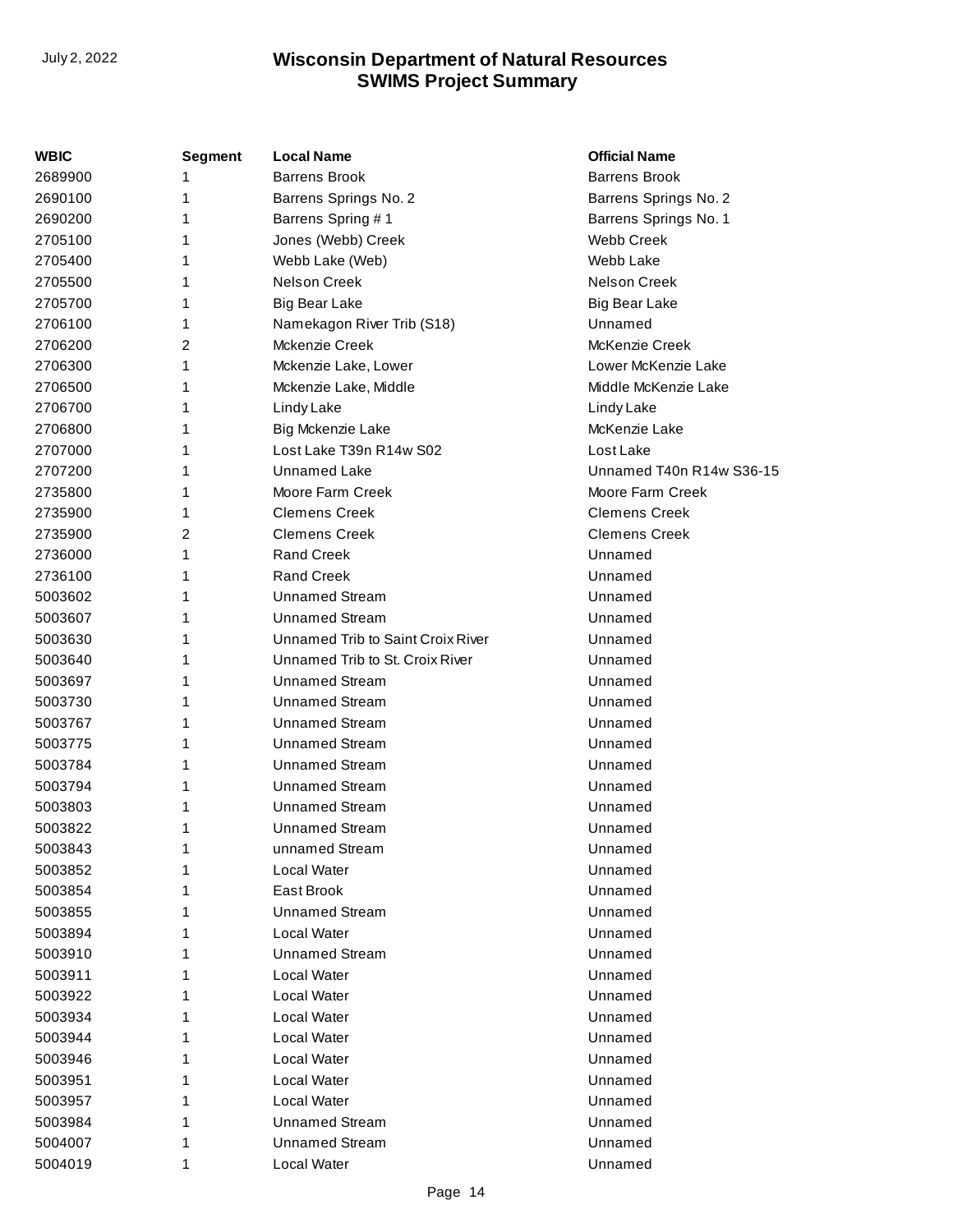| WBIC    | Segment | <b>Local Name</b>     | <b>Official Name</b> |
|---------|---------|-----------------------|----------------------|
| 5004048 | 1       | Local Water           | Unnamed              |
| 5004050 | 1       | <b>Unnamed Stream</b> | Unnamed              |
| 5004112 | 1       | Local Water           | Unnamed              |
| 5004132 | 1       | Local Water           | Unnamed              |
| 5004134 | 1       | Local Water           | Unnamed              |
| 5004154 | 1       | Local Water           | Unnamed              |
| 5004166 | 1       | Local Water           | Unnamed              |
| 5004188 | 1       | Local Water           | Unnamed              |
| 5004206 | 1       | Local Water           | Unnamed              |
| 5004229 | 1       | <b>Unnamed Stream</b> | Unnamed              |
| 5004235 | 1       | <b>Unnamed Stream</b> | Unnamed              |
| 5004271 | 1       | Local Water           | Unnamed              |
| 5004274 | 1       | Local Water           | Unnamed              |
| 5004276 | 1       | <b>Unnamed Stream</b> | Unnamed              |
| 5004280 | 1       | <b>Unnamed Stream</b> | Unnamed              |
| 5004296 | 1       | <b>Unnamed Stream</b> | Unnamed              |
| 5004350 | 1       | <b>Unnamed Stream</b> | Unnamed              |
| 5004358 | 1       | <b>Unnamed Stream</b> | Unnamed              |
| 5004364 | 1       | <b>Unnamed Stream</b> | Unnamed              |
| 5004512 | 1       | Spring Branch         | Unnamed              |
| 5504911 | 1       | Local Water           | Unnamed              |
| 5504938 | 1       | Local Water           | Unnamed              |
| 5505287 | 1       | Local Water           | Unnamed              |
| 5505400 | 1       | Local Water           | Unnamed              |
| 5505412 | 1       | Local Water           | Unnamed              |
| 5505662 | 1       | Local Water           | Unnamed              |
| 5506053 | 1       | Local Water           | Unnamed              |
| 5506594 | 1       | Local Water           | Unnamed              |
| 5506951 | 1       | Local Water           | Unnamed              |
| 5507160 | 1       | Local Water           | Unnamed              |
| 5507326 | 1       | Local Water           | Unnamed              |
| 5507414 | 1       | Local Water           | Unnamed              |
| 5507464 | 1       | Local Water           | Unnamed              |
| 5507496 | 1       | Local Water           | Unnamed              |
| 5507575 | 1       | Local Water           | Unnamed              |
| 5507618 | 1       | Local Water           | Unnamed              |
| 5507722 | 1       | Local Water           | Unnamed              |
| 5507809 | 1       | Local Water           | Unnamed              |
| 5507864 | 1       | Local Water           | Unnamed              |
| 5508001 | 1       | Local Water           | Unnamed              |
| 5508002 | 1       | Local Water           | Unnamed              |
| 5508017 | 1       | Local Water           | Unnamed              |
| 5508055 | 1       | Local Water           | Unnamed              |
| 5508082 | 1       | Local Water           | Unnamed              |
| 5508148 | 1       | Local Water           | Unnamed              |
| 5508209 | 1       | Local Water           | Unnamed              |
| 5508257 | 1       | Local Water           | Unnamed              |
| 5508265 | 1       | Local Water           | Unnamed              |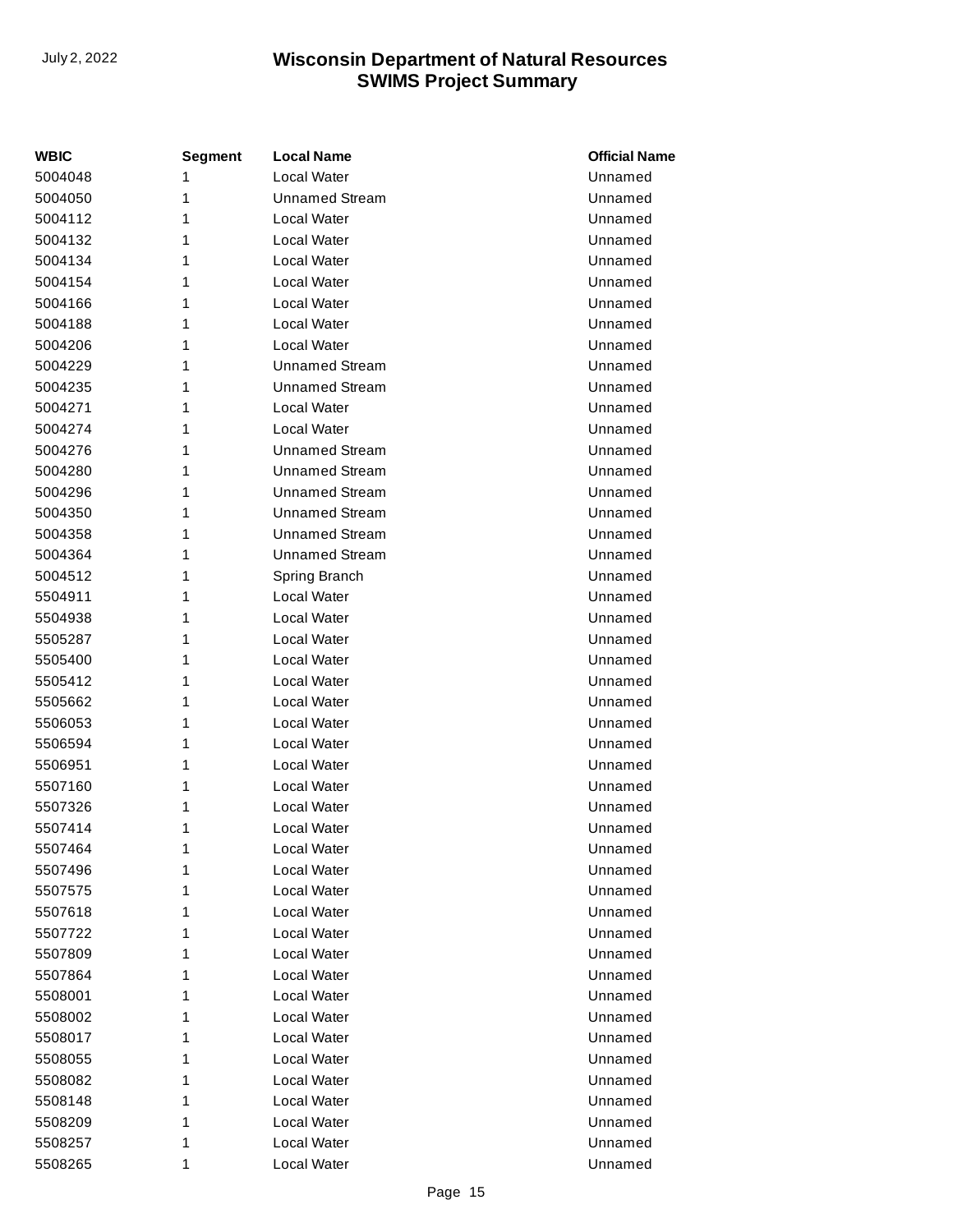| <b>WBIC</b> | <b>Segment</b> | <b>Local Name</b>  | <b>Official Name</b> |
|-------------|----------------|--------------------|----------------------|
| 5508379     | 1              | <b>Local Water</b> | Unnamed              |
| 5508517     | 1              | Local Water        | Unnamed              |
| 5508591     | 1              | Local Water        | Unnamed              |
| 5508665     | 1              | Local Water        | Unnamed              |
| 5508775     | 1              | Local Water        | Unnamed              |
| 5508780     | 1              | <b>Local Water</b> | Unnamed              |
| 5508887     | 1              | Local Water        | Unnamed              |
| 5508927     | 1              | Local Water        | Unnamed              |
| 5508980     | 1              | Local Water        | Unnamed              |
| 5508982     | 1              | Local Water        | Unnamed              |
| 5509004     | 1              | Local Water        | Unnamed              |
| 5509017     | 1              | Local Water        | Unnamed              |
| 5509097     | 1              | Local Water        | Unnamed              |
| 5509136     | 1              | <b>Local Water</b> | Unnamed              |
| 5509262     | 1              | Local Water        | Unnamed              |
| 5509285     | 1              | Local Water        | Unnamed              |
| 5509301     | 1              | Local Water        | Unnamed              |
| 5509322     | 1              | Local Water        | Unnamed              |
| 5509414     | 1              | Local Water        | Unnamed              |
| 5509449     | 1              | Local Water        | Unnamed              |
| 5509477     | 1              | Local Water        | Unnamed              |
| 5509485     | 1              | <b>Local Water</b> | Unnamed              |
| 5509497     | 1              | Local Water        | Unnamed              |
| 5509533     | 1              | Local Water        | Unnamed              |
| 5509539     | 1              | Local Water        | Unnamed              |
| 5509551     | 1              | Local Water        | Unnamed              |
| 5509577     | 1              | Local Water        | Unnamed              |
| 5509671     | 1              | Local Water        | Unnamed              |
| 5509716     | 1              | Local Water        | Unnamed              |
| 5509720     | 1              | Local Water        | Unnamed              |
| 5509739     | 1              | Local Water        | Unnamed              |
| 5509767     | 1              | Local Water        | Unnamed              |
| 5509802     | 1              | Local Water        | Unnamed              |
| 5509829     | 1              | Local Water        | Unnamed              |
| 5509853     | 1              | Local Water        | Unnamed              |
| 5509956     | 1              | Local Water        | Unnamed              |
| 5509965     | 1              | Local Water        | Unnamed              |
| 5510027     | 1              | Local Water        | Unnamed              |
| 5510058     | 1              | Local Water        | Unnamed              |
| 5510223     | 1              | Local Water        | Unnamed              |
| 5510264     | 1              | Local Water        | Unnamed              |
| 5510290     | 1              | Local Water        | Unnamed              |
| 5510311     | 1              | Local Water        | Unnamed              |
| 5510329     | 1              | Local Water        | Unnamed              |
| 5510361     | 1              | Local Water        | Unnamed              |
| 5510373     | 1              | Local Water        | Unnamed              |
| 5510463     | 1              | Local Water        | Unnamed              |
| 5510548     | 1              | Local Water        | Unnamed              |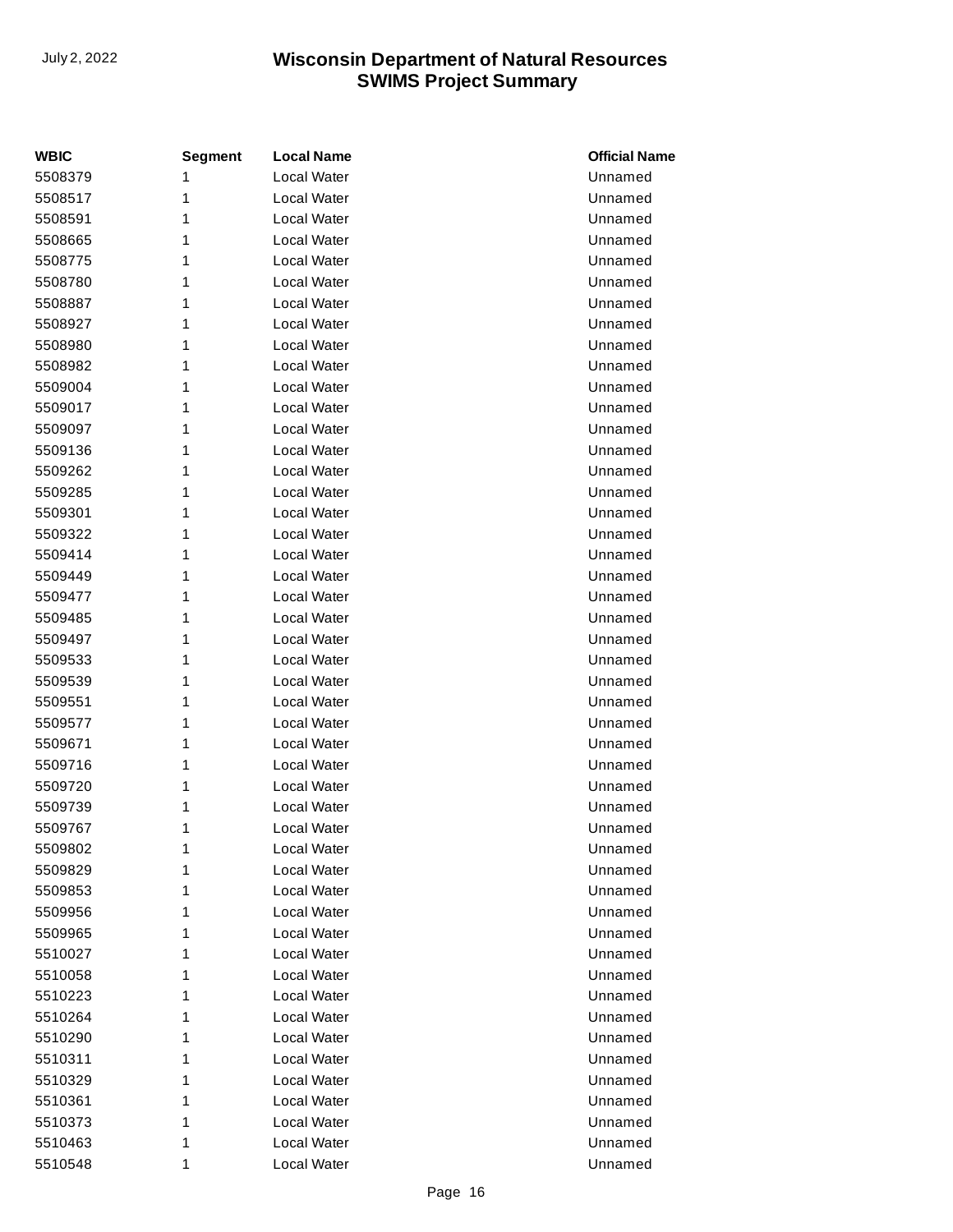| <b>WBIC</b> | <b>Segment</b> | <b>Local Name</b>  | <b>Official Name</b> |
|-------------|----------------|--------------------|----------------------|
| 5510638     | 1              | Local Water        | Unnamed              |
| 5510913     | 1              | Local Water        | Unnamed              |
| 5510922     | 1              | Local Water        | Unnamed              |
| 5511141     | 1              | Local Water        | Unnamed              |
| 5511152     | 1              | Local Water        | Unnamed              |
| 5511235     | 1              | Local Water        | Unnamed              |
| 5511343     | 1              | Local Water        | Unnamed              |
| 5511356     | 1              | Local Water        | Unnamed              |
| 5511399     | 1              | Local Water        | Unnamed              |
| 5511476     | 1              | Local Water        | Unnamed              |
| 5511603     | 1              | Local Water        | Unnamed              |
| 5511691     | 1              | Local Water        | Unnamed              |
| 5511717     | 1              | Local Water        | Unnamed              |
| 5511758     | 1              | <b>Local Water</b> | Unnamed              |
| 5511795     | 1              | Local Water        | Unnamed              |
| 5511803     | 1              | Local Water        | Unnamed              |
| 5511822     | 1              | Local Water        | Unnamed              |
| 5511831     | 1              | Local Water        | Unnamed              |
| 5511840     | 1              | Local Water        | Unnamed              |
| 5511892     | 1              | Local Water        | Unnamed              |
| 5511897     | 1              | Local Water        | Unnamed              |
| 5511906     | 1              | <b>Local Water</b> | Unnamed              |
| 5511942     | 1              | Local Water        | Unnamed              |
| 5512046     | 1              | Local Water        | Unnamed              |
| 5512121     | 1              | Local Water        | Unnamed              |
| 5512149     | 1              | Local Water        | Unnamed              |
| 5512157     | 1              | Local Water        | Unnamed              |
| 5512268     | 1              | Local Water        | Unnamed              |
| 5512302     | 1              | Local Water        | Unnamed              |
| 5512303     | 1              | Local Water        | Unnamed              |
| 5512305     | 1              | Local Water        | Unnamed              |
| 5512331     | 1              | Local Water        | Unnamed              |
| 5512381     | 1              | Local Water        | Unnamed              |
| 5512447     | 1              | Local Water        | Unnamed              |
| 5512641     | 1              | Local Water        | Unnamed              |
| 5512672     | 1              | Local Water        | Unnamed              |
| 5512816     | 1              | Local Water        | Unnamed              |
| 5512838     | 1              | Local Water        | Unnamed              |
| 5512842     | 1              | Local Water        | Unnamed              |
| 5512859     | 1              | Local Water        | Unnamed              |
| 5512992     | 1              | Local Water        | Unnamed              |
| 5513008     | 1              | Unnamed            | Unnamed              |
| 5513118     | 1              | Local Water        | Unnamed              |
| 5513224     | 1              | Local Water        | Unnamed              |
| 5513243     | 1              | Local Water        | Unnamed              |
| 5513276     | 1              | Local Water        | Unnamed              |
| 5513297     | 1              | Local Water        | Unnamed              |
| 5513318     | 1              | Local Water        | Unnamed              |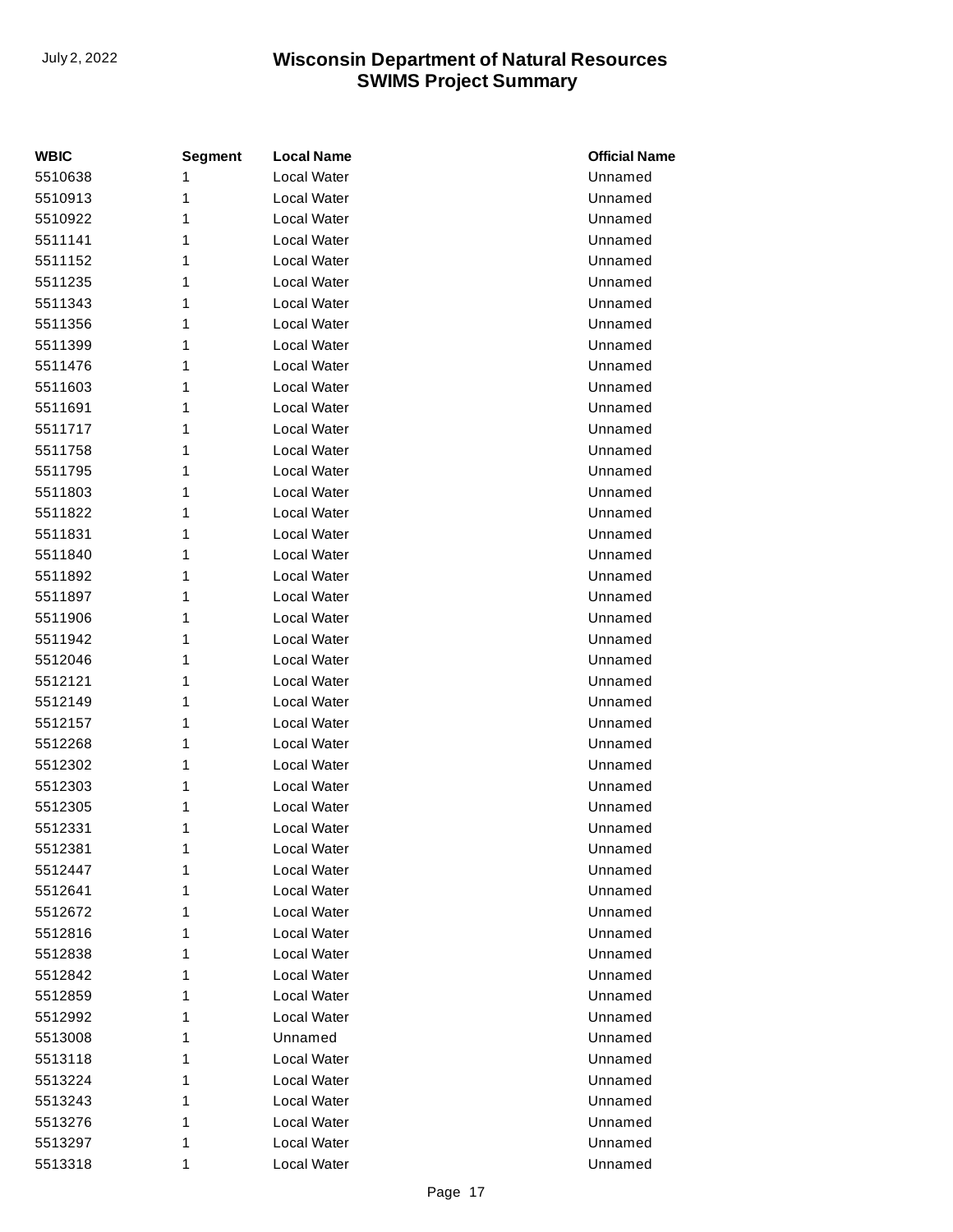| <b>WBIC</b> | <b>Segment</b> | <b>Local Name</b>    | <b>Official Name</b> |
|-------------|----------------|----------------------|----------------------|
| 5513339     | 1              | Local Water          | Unnamed              |
| 5513405     | 1              | Local Water          | Unnamed              |
| 5513427     | 1              | Local Water          | Unnamed              |
| 5513454     | 1              | Local Water          | Unnamed              |
| 5513464     | 1              | Local Water          | Unnamed              |
| 5513508     | 1              | Local Water          | Unnamed              |
| 5513523     | 1              | Local Water          | Unnamed              |
| 5513677     | 1              | Local Water          | Unnamed              |
| 5513681     | 1              | Local Water          | Unnamed              |
| 5513689     | 1              | Local Water          | Unnamed              |
| 5513702     | 1              | Local Water          | Unnamed              |
| 5513732     | 1              | Local Water          | Unnamed              |
| 5513753     | 1              | Local Water          | Unnamed              |
| 5513779     | 1              | Local Water          | Unnamed              |
| 5513840     | 1              | Local Water          | Unnamed              |
| 5513889     | 1              | Local Water          | Unnamed              |
| 5513924     | 1              | Local Water          | Unnamed              |
| 5513978     | 1              | Local Water          | Unnamed              |
| 5514108     | 1              | Local Water          | Unnamed              |
| 5514188     | 1              | Local Water          | Unnamed              |
| 5514262     | 1              | Local Water          | Unnamed              |
| 5514301     | 1              | Local Water          | Unnamed              |
| 5514310     | 1              | Local Water          | Unnamed              |
| 5514312     | 1              | Local Water          | Unnamed              |
| 5514364     | 1              | Local Water          | Unnamed              |
| 5514397     | 1              | Local Water          | Unnamed              |
| 5514441     | 1              | Local Water          | Unnamed              |
| 5514507     | 1              | Spencer Springs pond | Unnamed              |
| 5514649     | 1              | Local Water          | Unnamed              |
| 5514729     | 1              | Local Water          | Unnamed              |
| 5514808     | 1              | Local Water          | Unnamed              |
| 5514874     | 1              | Local Water          | Unnamed              |
| 5514911     | 1              | Local Water          | Unnamed              |
| 5515037     | 1              | Local Water          | Unnamed              |
| 5515252     | 1              | Local Water          | Unnamed              |
| 5515269     | 1              | Local Water          | Unnamed              |
| 5515428     | 1              | Local Water          | Unnamed              |
| 5515607     | 1              | Local Water          | Unnamed              |
| 5515706     | 1              | Local Water          | Unnamed              |
| 5515767     | 1              | Local Water          | Unnamed              |
| 5515774     | 1              | Local Water          | Unnamed              |
| 5516139     | 1              | Local Water          | Unnamed              |
| 5516210     | 1              | Local Water          | Unnamed              |
| 5516304     | 1              | Local Water          | Unnamed              |
| 5516326     | 1              | Local Water          | Unnamed              |
| 5516436     | 1              | Local Water          | Unnamed              |
| 5516455     | 1              | Local Water          | Unnamed              |
| 5516543     | 1              | Local Water          | Unnamed              |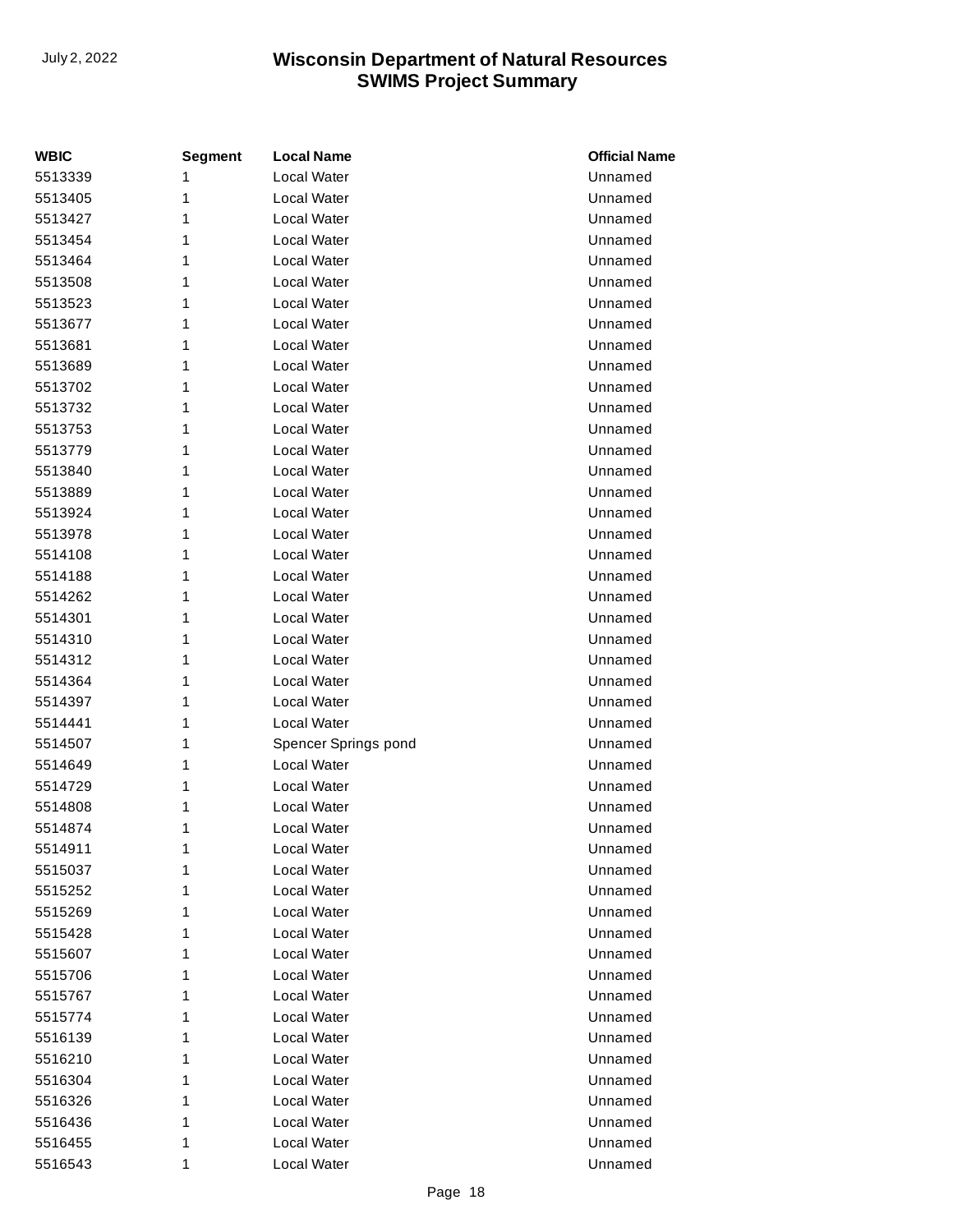| <b>WBIC</b>              | <b>Segment</b>     | <b>Local Name</b>  | <b>Official Name</b> |                 |
|--------------------------|--------------------|--------------------|----------------------|-----------------|
| 5516619                  | 1                  | Local Water        | Unnamed              |                 |
| 5516625                  | 1                  | Local Water        | Unnamed              |                 |
| 5516671                  | 1                  | Freedom Lakes      | <b>Freedom Lakes</b> |                 |
| 5516696                  | 1                  | Local Water        | Unnamed              |                 |
| 5516738                  | 1                  | Local Water        | Unnamed              |                 |
| 5516749                  | 1                  | Local Water        | Unnamed              |                 |
| 5516968                  | 1                  | Local Water        | Unnamed              |                 |
| 5516983                  | 1                  | <b>Local Water</b> | Unnamed              |                 |
| 5517020                  | 1                  | Local Water        | Unnamed              |                 |
| 5581830                  | 1                  | Local Water        | Unnamed              |                 |
| 5582823                  | 1                  | Local Water        | Unnamed              |                 |
| 5582919                  | 1                  | <b>Local Water</b> | Unnamed              |                 |
| 5582924                  | 1                  | Local Water        | Unnamed              |                 |
| 5583016                  | 1                  | Local Water        | Unnamed              |                 |
| 5583076                  | 1                  | Local Water        | Unnamed              |                 |
| 5583121                  | 1                  | <b>Local Water</b> | Unnamed              |                 |
| 5583123                  | 1                  | Local Water        | Unnamed              |                 |
| 5583185                  | 1                  | Local Water        | Unnamed              |                 |
| 5583200                  | 1                  | Local Water        | Unnamed              |                 |
| 5583202                  | 1                  | Local Water        | Unnamed              |                 |
| 5583213                  | 1                  | Local Water        | Unnamed              |                 |
| 5583214                  | 1                  | Local Water        | Unnamed              |                 |
| 5583215                  | 1                  | Local Water        | Unnamed              |                 |
| 5583226                  | 1                  | <b>Local Water</b> | Unnamed              |                 |
| 5583285                  | 1                  | Local Water        | Unnamed              |                 |
| 5583304                  | 1                  | Local Water        | Unnamed              |                 |
| 5583309                  | 1                  | <b>Local Water</b> | Unnamed              |                 |
| 5583407                  | 1                  | <b>Local Water</b> | Unnamed              |                 |
| 5583428                  | 1                  | Local Water        | Unnamed              |                 |
| 5589218                  | 1                  | Unnamed            | Unnamed              |                 |
| 5590431                  | 1                  | Local Water        | Unnamed              |                 |
| 5590474                  | 1                  | <b>Local Water</b> | Unnamed              |                 |
| 5590833                  | 1                  | Local Water        | Unnamed              |                 |
| <b>Lab Account Codes</b> |                    |                    |                      |                 |
| <b>Account Code</b>      | <b>Description</b> |                    | <b>Start Date</b>    | <b>End Date</b> |
| <b>Forms</b>             |                    |                    |                      |                 |
| <b>Form Code</b>         | <b>Form Name</b>   |                    |                      |                 |
| <b>Methods</b>           |                    |                    |                      |                 |
| <b>Method Code</b>       |                    | <b>Description</b> |                      |                 |
| <b>Fieldwork Events</b>  |                    |                    |                      |                 |

**Documents**

**Start Date Status Field ID Station ID Station Name**